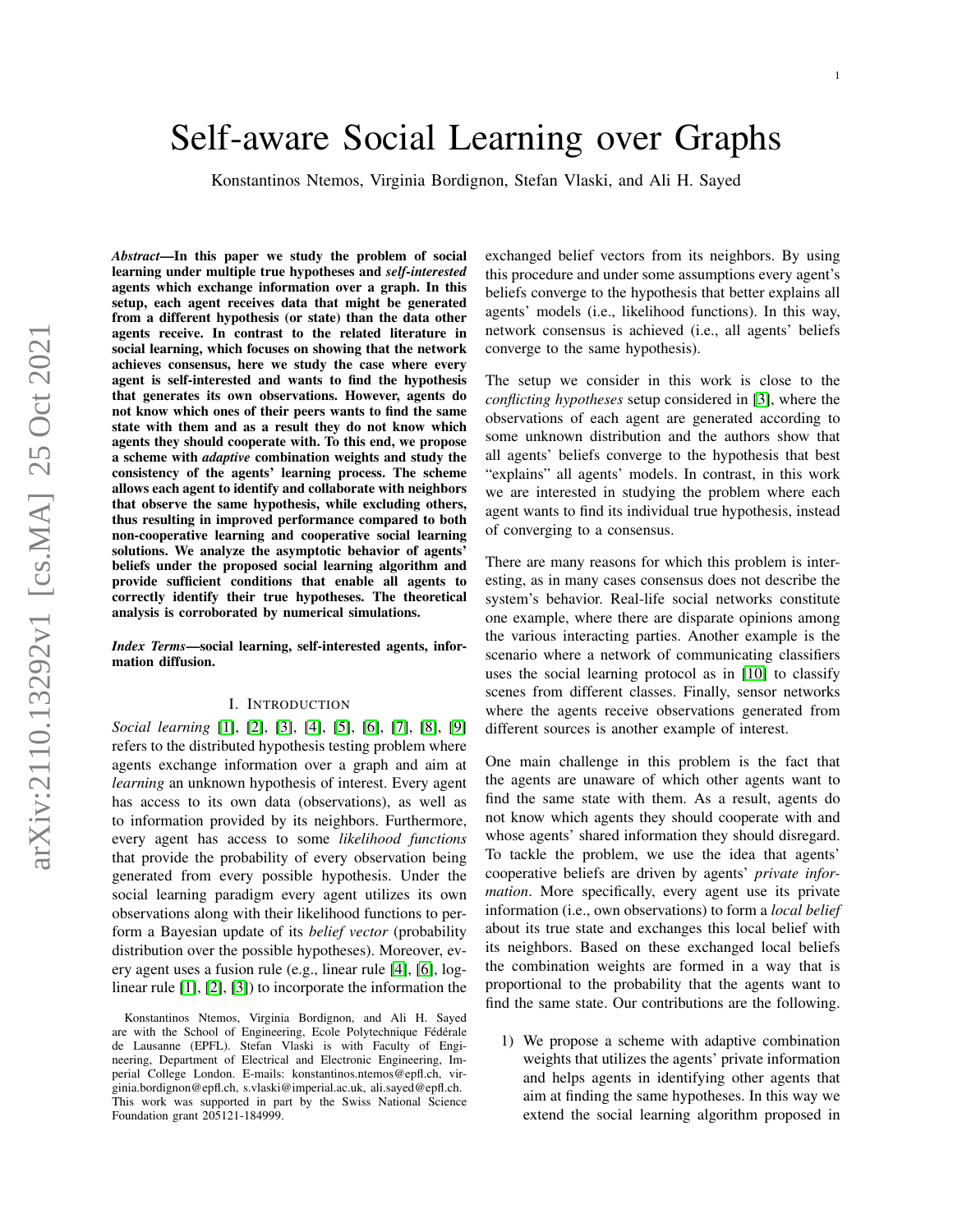[\[1\]](#page-15-0), [\[2\]](#page-15-1) for the problem of multiple true hypotheses and self-interested agents.

- 2) We analyze the asymptotic behavior of agents' beliefs and characterize the agents' belief evolution at steady-state.
- 3) We provide sufficient conditions under which the agents in the network manage to learn their true hypotheses.

The problem we study is close to the problem of *multitask learning over networks* studied in [\[11\]](#page-15-10), [\[12\]](#page-15-11), [\[13\]](#page-15-12), [\[14\]](#page-15-13), [\[15\]](#page-15-14). In [\[11\]](#page-15-10), [\[12\]](#page-15-11), every agent aims at estimating its true parameter vector, which might be different from the target vector of other agents. The authors devise an adaptive combination policy to correctly identify the neighbors with which agents should cooperate to correctly estimate their true parameter vectors. The agents adapt their combination weights based on a Mean Square Deviation (MSD) criterion and a diffusion Least Mean Squares (LMS) algorithm is developed. A different approach was followed in [\[14\]](#page-15-13), where every agent keeps a stand-alone LMS estimate (updated based only on the agent's own signals and not on information from neighbors). At every time instant, every agent performs a binary hypothesis test to decide whether each of its neighbors is interested in the same parameter vector. Related formulations followed in [\[13\]](#page-15-12), [\[15\]](#page-15-14), [\[16\]](#page-16-0), [\[17\]](#page-16-1), [\[18\]](#page-16-2), [\[19\]](#page-16-3), [\[20\]](#page-16-4) and references therein.

The aforementioned works focus on parameter estimation tasks with agents either being aware that they aim at identifying different parameter vectors or not. Here, we focus on the distributed hypothesis testing problem where every agent aims at identifying an underlying hypothesis of interest and is not aware which agents aim at finding the same hypothesis with it or a different one. Thus, our work is closer to the multi-task decision problem studied in [\[21\]](#page-16-5). In [\[21\]](#page-16-5), an LMS-type algorithm is devised. In contrast, here we study the social learning problem where every agent performs local Bayesian updates before exchanging information with its neighbors. Thus, our results neither imply, nor are implied by the results in [\[21\]](#page-16-5). An interesting result that comes out from our analysis is the fact that *identifiability* (i.e., the ability of an agent to correctly distinguish among the different hypotheses) plays a crucial role on the outcome of the learning process over the network.

# *A. Notation*

We use the notation  $x \to a$  and  $x \to b$  to denote almost sure convergence and convergence in probability, respectively.  $\mathbb{I}_s$  denotes the indicator function which is equal to 1 if the statement  $s$  is true and 0 otherwise. blockdiag $\{A_1, \ldots, A_n\}$  denotes the block-diagonal matrix composed of the matrices  $A_1, \ldots, A_n$  and 1 denotes the all-ones vector.  $|\cdot|$  denotes the cardinality of a set.

#### II. PROBLEM FORMULATION

We assume a set  $\mathcal{N} = \{1, \ldots, N\}$  of agents interacting over a network, which is represented by an undirected graph  $\mathcal{G} = \langle \mathcal{N}, \mathcal{E} \rangle$ , where  $\mathcal E$  includes bidirectional links between agents. The set of neighbors of an agent  $k$ (including agent k) is denoted by  $\mathcal{N}_k$ . In contrast to the usual setup, here we assume a heterogeneous setting, where there exist multiple true hypotheses that agents want to retrieve. The set of all possible hypotheses is denoted by  $\Theta = {\theta_1, \ldots, \theta_M}.$ 

We assume that each agent  $k$  has access to observations  $\zeta_{k,i} \in \mathcal{Z}_k$  at every time  $i \geq 1$ . Agent k also has access to the likelihood functions  $L_k(\zeta_{k,i}|\theta), \theta \in \Theta$ . The signals  $\zeta_{k,i}$  are independent and identically distributed (i.i.d.) over time. In this work, the sets  $\mathcal{Z}_k$  are assumed to be finite. We will use the notation  $L_k(\theta)$  instead of  $L_k(\zeta_{k,i}|\theta)$  whenever it is clear from the context. Every agent k's true hypothesis  $\theta^{(k)}$  is drawn according to some probability  $\mathbb{P}(\boldsymbol{\theta}^{(k)})$  initially and remains unchanged throughout the process. Agent  $k$ 's observations are generated according to the model

$$
\boldsymbol{\zeta}_{k,i} \sim L_k(\boldsymbol{\zeta}_{k,i}|\boldsymbol{\theta}^{(k)} = \boldsymbol{\theta}^{(k)}), \quad \boldsymbol{\theta}^{(k)} \in \Theta \qquad (1)
$$

and the states  $\boldsymbol{\theta}^{(k)}$  are independent across agents, meaning that  $\mathbb{P}(\boldsymbol{\theta}^{(k)}, \boldsymbol{\theta}^{(\ell)}) = \mathbb{P}(\bar{\boldsymbol{\theta}}^{(k)}) \mathbb{P}(\boldsymbol{\theta}^{(\ell)}).$ 

Agents' observations are possibly generated by different hypotheses and each agent  $k$  aims at finding the realization  $\theta^{(k)}$  of its true hypothesis  $\theta^{(k)} \in \Theta$  according to which  $\zeta_{k,i}$  are created.

Agents share information with their neighbors in a distributed fashion. This information can be utilized to find the underlying true hypothesis by forming *beliefs*, which are probability distributions over the set of hypothesis Θ. We consider the log-linear social learning rule [\[1\]](#page-15-0), [\[5\]](#page-15-4) where the agents update their beliefs, denoted by  $v_{k,i}$ , in the following manner:

<span id="page-1-1"></span><span id="page-1-0"></span>
$$
\varphi_{k,i}(\theta) = \frac{L_k(\zeta_{k,i}|\theta)\nu_{k,i-1}(\theta)}{\sum_{\theta'} L_k(\zeta_{k,i}|\theta')\nu_{k,i-1}(\theta')}
$$
 (2)

$$
\nu_{k,i}(\theta) = \frac{\prod_{\ell \in \mathcal{N}_k} (\varphi_{\ell,i}(\theta))^{a_{\ell k}}}{\sum_{\theta'} \prod_{\ell \in \mathcal{N}_k} (\varphi_{\ell,i}(\theta'))^{a_{\ell k}}}, \quad k \in \mathcal{N} \quad (3)
$$

where  $a_{\ell k}$  denotes the static (time-invariant) *combination weight* assigned by agent  $k$  to neighboring agent  $\ell$ , satisfying  $0 < a_{\ell k} \leq 1$ , for all  $\ell \in \mathcal{N}_k$ ,  $a_{\ell k} = 0$  for all  $\ell \notin \mathcal{N}_k$  and  $\sum_{\ell \in \mathcal{N}_k} a_{\ell k} = 1$ . Let A denote the *combination matrix*, which consists of all combination weights with  $[A]_{\ell k} = a_{\ell k}$ . Clearly, A is left-stochastic.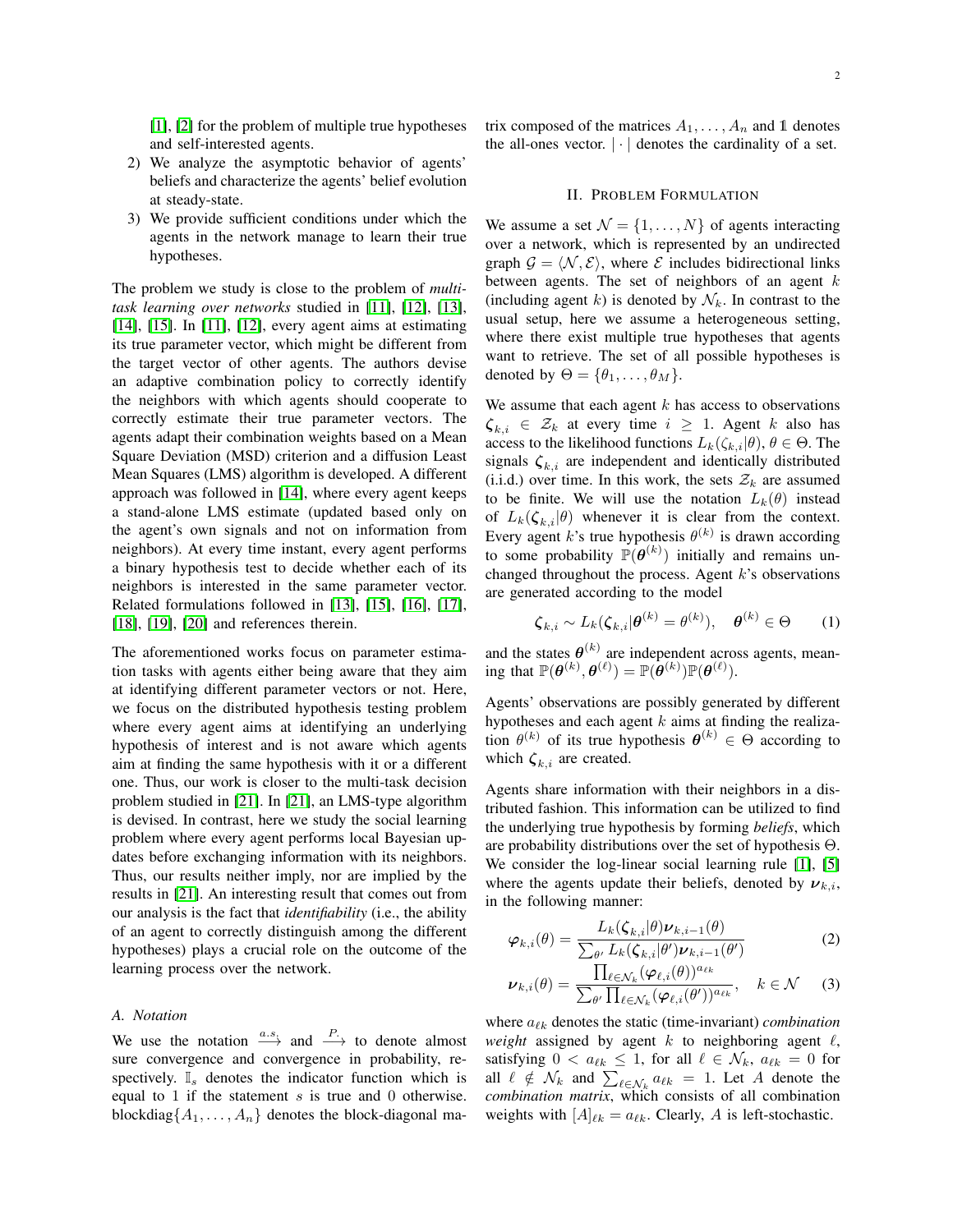It is known that if agents use the above algorithm, under the assumption of a strongly connected network (information flows from every agent to any other agent in the network and at least one agent has a self-loop,  $a_{kk} > 0$  [\[22\]](#page-16-6), then the network achieves *consensus* [\[1\]](#page-15-0), [\[3\]](#page-15-2), [\[4\]](#page-15-3), [\[2\]](#page-15-1), thus ruling out the possibility for agents with different true states to correctly identify them.

In order for agents to find their true state, they should evaluate over time if the received information from the neighbourhood is beneficial to them or not. This means that they have to decide if the information received from their neighbors should be taken into account in the information aggregation step [\(3\)](#page-1-0). One way to do so is to dynamically adjust the combination weights according to whether agents believe each neighbors aim at finding the same state or not.

#### III. ADAPTIVE COMBINATION WEIGHTS

The idea is that the weights assigned by agent  $k$  should be zero towards every neighbor that tries to find a different state than  $\theta^{(k)}$ . However, this information is not known beforehand. If an agent can identify its true state alone, then it might be better for that agent not to cooperate and just perform stand-alone Bayesian learning. In this way, it will be guaranteed to converge to its true hypothesis without being misled by other agents. However, some agents might not be able to find their true states alone. This happens when for an agent  $k$ , its true state  $\theta^{(k)}$  is *observationally equivalent* to some other  $\theta \neq \theta^{(k)}$ . In that case this agent will be unable to find its true state without other agents' help. We define the set of states that are observationally equivalent to  $\theta^{(k)}$ as follows.

Definition 1. *(Observationally equivalent states). The set*

$$
\Theta_k^{\star} \triangleq \left\{ \theta \in \Theta : L_k(\zeta_k | \theta) = L_k(\zeta_k | \theta^{(k)}), \quad \forall \zeta_k \in \mathcal{Z}_k \right\}
$$
(4)

*is comprised of all states that are observationally equivalent to*  $\theta^{(k)}$  *for an agent*  $k \in \mathcal{N}$ *.* 

Note that  $\theta^{(k)}$  is always contained in  $\Theta_k^*$ . Before we introduce the adaptive combination weights mechanism, we provide a motivating example. In the network example presented in Fig. [1](#page-2-0) the set of possible hypotheses is  $\Theta = {\theta_1, \theta_2, \theta_3}$  and the true hypotheses of agents 1, 2, 3 are  $\theta_2, \theta_2, \theta_3$ , respectively. However, agent 1 cannot distinguish between hypotheses  $\theta_1$  and  $\theta_2$ . Since agent 1 communicates with both agents 2 and 3, it may not converge to hypothesis  $\theta_2$ . However, if agent 1 over time realizes that agent 3's true hypothesis is  $\theta_3$  (i.e., it is different from agent 1's true hypothesis), then it can cut off the link with agent 3 and find its true hypothesis with the aid of agent 2 (which can find  $\theta_2$  alone as

 $\Theta_2^{\star} = {\theta_2}$ , provided that agent 2 also realizes that its true hypothesis is different from agent 3's true hypothesis and cuts off its link to agent 3 as well. Our goal is to devise an adaptive mechanism that enables agents to discriminate over time which agents aim at finding the same hypothesis with them against other agents.

<span id="page-2-0"></span>

Fig. 1: A network example with three agents. The true state of agents 1, 2 is  $\theta_2$ , while the true state of agent 3 is  $\theta_3$ .

In doing so, each agent at every time i can form a *local belief* about the unknown hypothesis  $\boldsymbol{\theta}^{(k)}$  based only on its own observations  $\zeta_{k,1:i} = (\zeta_{k,1}, \ldots, \zeta_{k,i})$  until time  $i$ . These local beliefs do not contain any misleading information from other agents and they are given by

$$
\boldsymbol{\pi}_{k,i}(\theta) = \mathbb{P}(\boldsymbol{\theta}^{(k)} = \theta | \boldsymbol{\zeta}_{k,1:i}), \quad \theta \in \Theta \tag{5}
$$

where  $\pi_{k,i}$  is the posterior belief over  $\boldsymbol{\theta}^{(k)}$  given the sequence of private observations of agent  $k$ . The belief  $\pi_{k,i}$  can be computed given  $\pi_{k,i-1}$  and  $\zeta_{k,i}$  recursively according to Bayes' rule:

<span id="page-2-1"></span>
$$
\boldsymbol{\pi}_{k,i}(\theta) = \frac{L_k(\boldsymbol{\zeta}_{k,i}|\theta)\boldsymbol{\pi}_{k,i-1}(\theta)}{\sum_{\theta' \in \Theta} L_k(\boldsymbol{\zeta}_{k,i}|\theta')\boldsymbol{\pi}_{k,i-1}(\theta')}.
$$
 (6)

Now, we can design a scheme based on the local beliefs so that the weights assigned to every neighbor  $\ell$  by agent  $k$  evolve according to the probability that the two agents are trying to find the same hypothesis (i.e.,  $\theta^{(k)} = \theta^{(\ell)}$ ). Let us denote the event that the two agents have the same hypothesis by

$$
S_{k\ell} \triangleq \{ \theta^{(k)} = \theta^{(\ell)} \} = \bigcup_{\theta \in \Theta} S_{k\ell}^{\theta}, \quad k \neq \ell \tag{7}
$$

where

$$
\mathcal{S}_{k\ell}^{\theta} \triangleq \{ \boldsymbol{\theta}^{(k)} = \theta \cap \boldsymbol{\theta}^{(\ell)} = \theta \}, \quad k \neq \ell \tag{8}
$$

is the event that both agent  $k$  and agent  $\ell$ 's true state is  $\theta$ : Since the  $S_{k\ell}^{\theta}$  are disjoint events for different  $\theta$ 

<span id="page-2-2"></span>
$$
\mathbb{P}(\bigcup_{\theta \in \Theta} \mathcal{S}_{k\ell}^{\theta}) = \sum_{\theta \in \Theta} \mathbb{P}(\mathcal{S}_{k\ell}^{\theta})
$$
(9)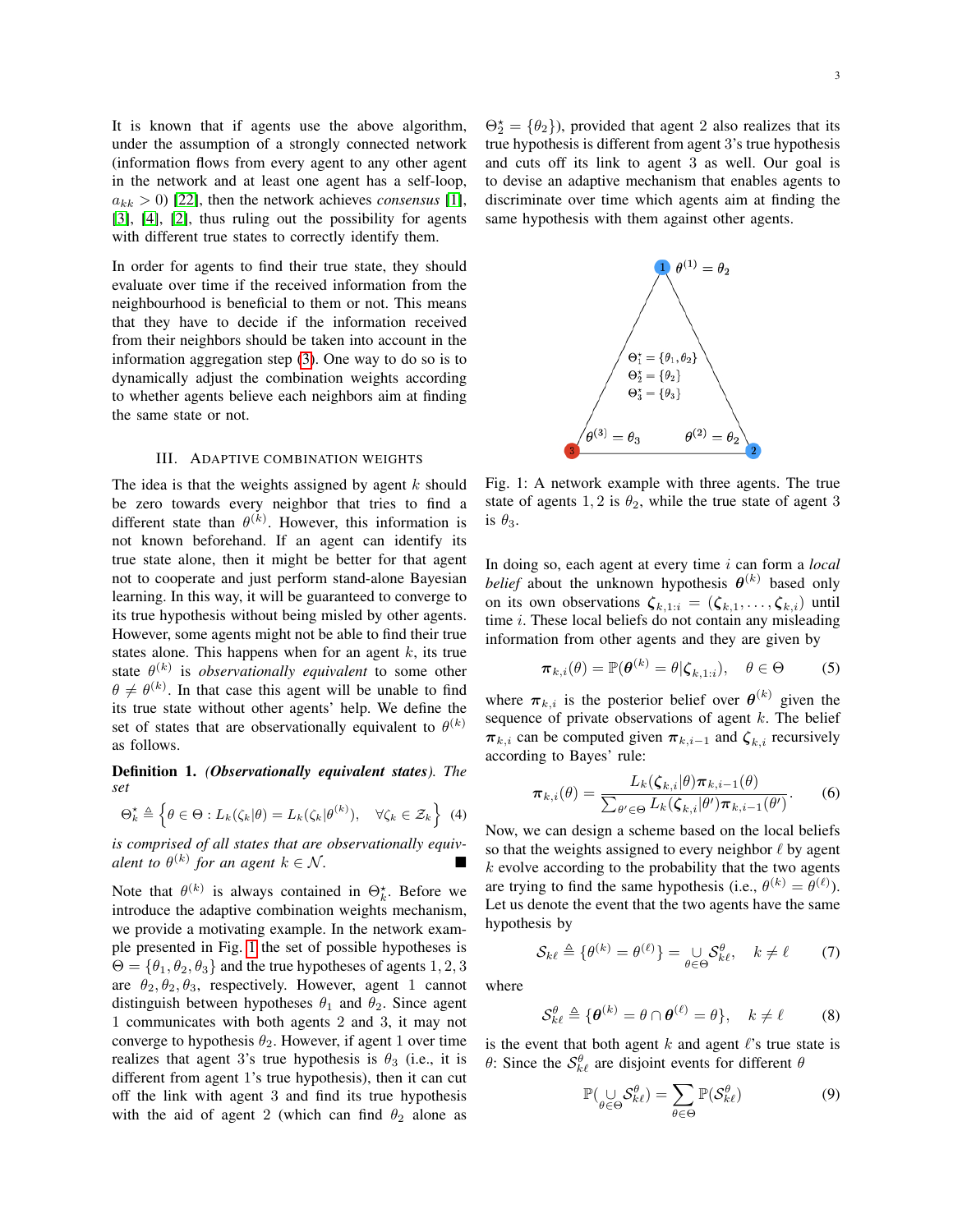Obviously, the probability that agent  $k$  has the same state with itself is 1. Then, the weight each agent  $k$  may assign to its neighbor  $\ell$  can be set to

$$
\boldsymbol{a}_{\ell k,i} = \begin{cases} \frac{\mathbb{P}(S_{k\ell} | \boldsymbol{\zeta}_{k,1:i}, \boldsymbol{\zeta}_{\ell,1:i})}{\sigma_{k,i}}, & \text{if } \ell \in \mathcal{N}_k^{\star} \\ \frac{1}{\sigma_{k,i}}, & \text{if } \ell = k \\ 0, & \text{otherwise} \end{cases}
$$
 (10)

where  $\mathcal{N}_k^{\star} \triangleq \mathcal{N}_k \setminus \{k\}$  denotes the set of neighbors of agent k without including k and  $\sigma_{k,i}$  is a normalizing factor to ensure that  $A_i$  is left-stochastic.

Construction [\(10\)](#page-3-0) ensures that agent  $k$  incorporates information from agent  $\ell$  in a manner that is proportional to the probability that agents k and  $\ell$  are observing the same state. As agents gain confidence in their true state over time, this allows them to exclude inconsistent information, and collaborate only with agents who observe data that do not conflict with their local models.

In the sequel, we first show that agents are able to efficiently compute  $\mathbb{P}(\mathcal{S}_{k\ell}|\zeta_{k,1:i},\zeta_{\ell,1:i})$  and then establish formally that the resulting learning process is consistent.

<span id="page-3-1"></span>Lemma 1. (Conditional probability of two agents sharing the same hypothesis)*. The probability of two distinct agents*  $k, l$  *having the same state conditioned on the joint observations*  $\zeta_{k,1:i}, \zeta_{\ell,1:i}$  *is given by* 

$$
\mathbb{P}(\mathcal{S}_{k\ell}|\zeta_{k,1:i},\zeta_{\ell,1:i})=\sum_{\theta}\pi_{k,i}(\theta)\pi_{\ell,i}(\theta) \qquad (11)
$$

*Proof. See* Appendix [A.](#page-8-0)

Utilizing Lemma [1,](#page-3-1) the normalizing factor is given by

$$
\boldsymbol{\sigma}_{k,i} = 1 + \sum_{\ell \in \mathcal{N}_k^{\star}} \sum_{\theta \in \Theta} \boldsymbol{\pi}_{k,i}(\theta) \boldsymbol{\pi}_{\ell,i}(\theta). \qquad (12)
$$

Note that according to construction [\(10\)](#page-3-0), we have that  $a_{kk,i} > 0$  for all  $i \ge 1$  and for all  $k \in \mathcal{N}$ . In order to account for the information from local beliefs, agents perform two parallel updates. A non-cooperative update, in which the local belief  $\pi_{k,i}$  is formed by using [\(6\)](#page-2-1), which is then shared with every neighbor of  $k$ ; and a social learning update. The novel part introduced in the social learning algorithm [\(2\)](#page-1-1), [\(3\)](#page-1-0) is that the combination step utilizes the adaptive combination weights  $A_i$  instead of static weights. More specifically, every agent  $k \in \mathcal{N}$ updates its cooperative belief  $\mu_{k,i}$  according to the following procedure:

$$
\boldsymbol{\psi}_{k,i}(\theta) = \frac{L_k(\boldsymbol{\zeta}_{k,i}|\theta)\boldsymbol{\mu}_{k,i-1}(\theta)}{\sum_{\theta'} L_k(\boldsymbol{\zeta}_{k,i}|\theta')\boldsymbol{\mu}_{k,i-1}(\theta')}, \quad k \in \mathcal{N} \quad (13)
$$

$$
\boldsymbol{\mu}_{k,i}(\theta) = \frac{\prod_{\ell \in \mathcal{N}_k} \boldsymbol{\psi}_{\ell,i}^{a_{\ell k,i}}(\theta)}{\sum_{\theta'} \prod_{\ell \in \mathcal{N}_k} \boldsymbol{\psi}_{\ell,i}^{a_{\ell k,i}}(\theta')}, \quad k \in \mathcal{N}.
$$
 (14)

We call  $\mu_{k,i}$  *cooperative beliefs*. For simplicity, and since agents do not have any prior evidence on their true state, we impose the following assumption on the prior local beliefs  $\pi_{k,0}(\theta)$  and prior cooperative beliefs  $\mu_{k,0}(\theta)$ .

<span id="page-3-3"></span><span id="page-3-0"></span>Assumption 1. *(Uniform prior beliefs). The prior beliefs of all agents are uniform*

$$
\pi_{k,0}(\theta) = \mu_{k,0}(\theta) = 1/|\Theta|, \quad k \in \mathcal{N}, \theta \in \Theta. \tag{15}
$$

 $\blacksquare$ 

## *A. Behavior of Adaptive Weights*

The behavior of the adaptive weights depends on the evolution of local beliefs. The next result characterizes the behavior of local beliefs  $\pi_{k,i}$  over time. Before presenting the result, we impose the following technical assumption [\[23\]](#page-16-7).

<span id="page-3-4"></span>Assumption 2. (Likelihood functions with full sup**port**)*.*  $L_k(\zeta|\theta) > \alpha$  *for some*  $\alpha > 0$  *for all*  $\zeta \in \mathcal{Z}_k$  *and for all*  $\theta \in \Theta$ *.* 

From [\(11\)](#page-3-2), it follows that the ability of agent  $k$  to correctly reject inconsistent information from its neighbor  $\ell$ is driven by its ability to reject inconsistent states  $\theta \notin \Theta_k^*$ through  $\pi_{k,i}(\theta)$ . We begin by studying its evolution.

<span id="page-3-8"></span><span id="page-3-2"></span>Proposition 1. (Rate of rejection of false hypotheses for local beliefs)*. Under Assumptions [1](#page-3-3) and [2,](#page-3-4) for all*  $\theta \notin \Theta_k^{\star}$  the following is true:

$$
\mathbb{P}\left(\boldsymbol{\pi}_{k,i}(\theta) \ge \exp\left(x_k i\right)\right) \le \exp\left(-y_k i\right) \qquad (16)
$$

<span id="page-3-9"></span>*where*

$$
x_k \triangleq -\frac{1}{2} \min_{\theta \notin \Theta_k^*} d_k(\theta) \tag{17}
$$

$$
y_k \triangleq -\frac{\min_{\theta \notin \Theta_k^*} d_k^2(\theta)}{8(\log \alpha)^2} \tag{18}
$$

*and* α *is given by Assumption [2](#page-3-4) and*

$$
d_k(\theta) \triangleq D_{KL}\Big(L_k(\theta^{(k)})||L_k(\theta)\Big) \tag{19}
$$

*denotes the KL divergence for an agent*  $k \in \mathcal{N}$  *between*  $L_k(\theta^{(k)})$  and  $L_k(\theta)$ .

*Proof. See* Appendix [B.](#page-8-1)

<span id="page-3-6"></span>Based on the evolution of the local beliefs  $\pi_{k,i}(\theta)$ , we can now investigate the behavior of the adaptive weights. The following result characterizes the asymptotic behavior of the adaptive combination weights.

<span id="page-3-7"></span><span id="page-3-5"></span>Theorem 1. (Limiting behavior of the adaptive combination weights)*. The adaptive combination weights*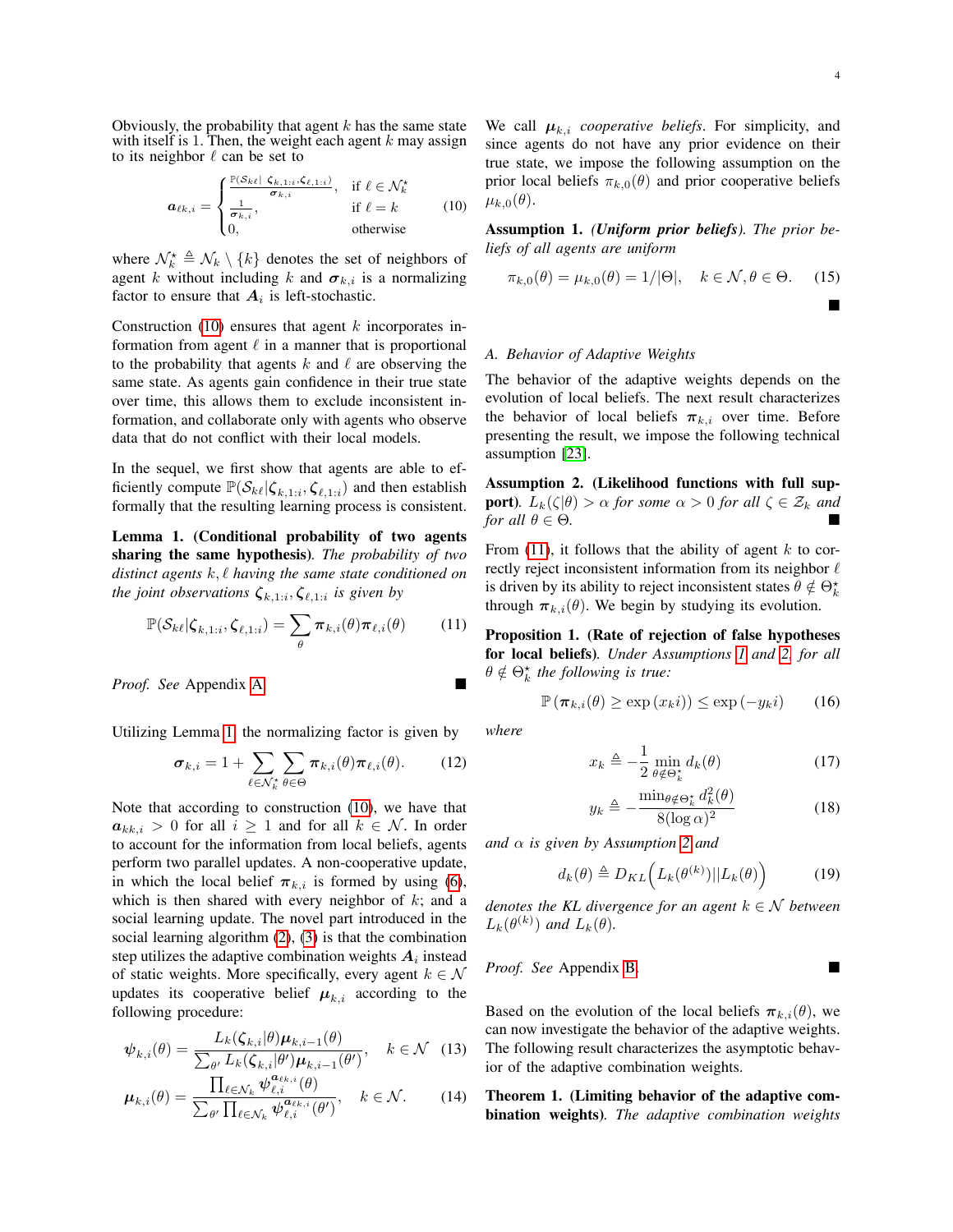*exhibit the following limiting behavior as*  $i \rightarrow \infty$  *for every agent*  $k \in \mathcal{N}$ *:* 

$$
\boldsymbol{a}_{\ell k,i} \xrightarrow{a.s.} \begin{cases} \frac{\eta_{k\ell}}{1+\sum_{\ell'\in\mathcal{N}_k^{\star}}\eta_{k\ell'}}, & \text{if } \ell \in \mathcal{N}_k^{\star} \\ 1 - \sum_{\ell''\in\mathcal{N}_k^{\star}}\frac{\eta_{k\ell''}}{1+\sum_{\ell'\in\mathcal{N}_k^{\star}}\eta_{k\ell'}}, & \text{if } \ell = k \\ 0, & \text{otherwise} \end{cases} \tag{20}
$$

*where*  $\eta_{k\ell} \triangleq \frac{|\Theta_k^* \cap \Theta_\ell^*|}{|\Theta_k^*| |\Theta_\ell^*|}.$ 

*Proof. See* Appendix [C.](#page-9-0)

We observe that if an agent  $k$  can identify its true hypothesis alone (i.e.,  $\Theta_k^* = {\theta^{(k)}}$ ), then it will assign asymptotically positive weights only to the neighbors  $\ell \in \mathcal{N}_k^{\star}$  for which  $\theta^{(k)}$  is within their optimal hypothesis set (i.e.,  $\theta^{(k)} \in \Theta_{\ell}^*$ ). We see here the implications of the identifiability capabilities of the agents. For example, if all agents can identify their true hypothesis alone (i.e.,  $\Theta_k^* = \{ \theta^{(k)} \}$  for all  $k \in \mathcal{N}$ ), then the network will (asymptotically) decompose into components where every agent communicates only with the neighbors that aim at finding the same hypothesis with it.

#### IV. ANALYSIS OF THE ALGORITHM

In this section we examine whether the adaptive combination scheme is sufficient to drive the agents' cooperative beliefs  $\mu_{k,i}$  to the individually correct hypotheses. First, we observe from Theorem [1](#page-3-5) that the combination matrix  $A_i$  converges to a limiting matrix  $A_{\infty}$  with elements  $[A_\infty]_{\ell k} = a_{\ell k,\infty}$ , defined as

$$
A_{\infty} \triangleq \lim_{i \to \infty} \mathbf{A}_i. \tag{21}
$$

In order to study the evolution of the cooperative beliefs  $\mu_{k,i}$  generated by our proposed algorithm with adaptive combination weights  $(13)-(14)$  $(13)-(14)$  $(13)-(14)$ , we will show that they track the evolution of beliefs generated by the algorithm [\(2\)](#page-1-1)-[\(3\)](#page-1-0) with the steady-state combination matrix  $A_{\infty}$ , which is much simpler to analyze. More specifically, we will show that asymptotically  $\mu_{k,i}$  tracks  $\mu_{k,i}^c$  which is given by

$$
\psi_{k,i}^c(\theta) = \frac{L_k(\zeta_{k,i}|\theta)\mu_{k,i-1}^c(\theta)}{\sum_{\theta'} L_k(\zeta_{k,i}|\theta')\mu_{k,i-1}^c(\theta')}, \quad k \in \mathcal{N} \quad (22)
$$

$$
\mu_{k,i}^c(\theta) = \frac{\prod_{\ell \in \mathcal{N}_k} (\psi_{\ell,i}^c(\theta))^{a_{\ell k,\infty}}}{\sum_{\theta'} \prod_{\ell \in \mathcal{N}_k} (\psi_{\ell,i}^c(\theta'))^{a_{\ell k,\infty}}}, \quad k \in \mathcal{N}. \tag{23}
$$

The evolution of the beliefs generated by [\(22\)](#page-4-0)-[\(23\)](#page-4-1) has been analyzed for a time-invariant combination matrix for both cases of strongly-connected [\[1\]](#page-15-0), [\[5\]](#page-15-4) and weaklyconnected networks [\[24\]](#page-16-8). First we prove a useful Lemma that characterizes the structure of  $A_{\infty}$ .

<span id="page-4-5"></span>**Lemma 2.** *(Structure of*  $A_{\infty}$ *).*  $A_{\infty}$  *is comprised of*  $S \in$ N *disjoint strongly-connected components, meaning*

<span id="page-4-7"></span>
$$
A_{\infty} = \begin{pmatrix} A_{\infty,1} & \dots & \mathbf{0} \\ \vdots & \ddots & \vdots \\ \mathbf{0} & \dots & A_{\infty,S} \end{pmatrix} .
$$
 (24)

<span id="page-4-6"></span>*Then, we have*

$$
\bar{A}_{\infty}^{\mathsf{T}} \triangleq \lim_{t \to \infty} (A_{\infty}^{\mathsf{T}})^t = \text{blockdiag}\{p_1 \mathbb{1}^{\mathsf{T}}, \dots, p_S \mathbb{1}^{\mathsf{T}}\}.
$$
\n(25)

 $p_s$ ,  $s \in \{1, \ldots, S\}$  *is the Perron eigenvector of*  $A_{\infty, s}$ *.* 

*Proof. See* Appendix [D.](#page-9-1)

Let us define the set  $\bar{\mathcal{N}}_s$ ,  $s \in \{1, \ldots, S\}$  as the set of agents whose combination weights comprise  $A_{\infty,s}$ . Furthermore, let us define for  $\bar{N}_s$  the *sub-network confidence* for a state  $\theta \in \Theta$  as

$$
C_s(\theta) \triangleq -\sum_{k \in \bar{\mathcal{N}}_s} p_s(k) D_{KL}(L_k(\theta^{(k)}) || L_k(\theta)). \quad (26)
$$

where  $p_s(k)$  is the  $k^{th}$  element of  $p_s$  and let

<span id="page-4-8"></span><span id="page-4-2"></span>
$$
\bar{\Theta}_s^{\star} \triangleq \left\{ \theta_s^{\star} \triangleq \arg \max_{\theta \in \Theta} C_s(\theta) \right\}.
$$
 (27)

This set is comprised of the hypotheses that best describe the sub-network agents' observation models weighted by their centrality. Now, we can provide the main result, which characterizes the evolution of cooperative beliefs  $\boldsymbol{\mu}_{k,i}$ .

<span id="page-4-3"></span>Theorem 2. *(*Cooperative beliefs convergence and consistent learning). For any agent  $k \in \overline{\mathcal{N}}_s$ :

- 1) *The cooperative beliefs converge to* 0 *in probability, meaning:*  $\mu_{k,i}(\theta) \stackrel{P}{\longrightarrow} 0$ , for every  $\theta \notin \bar{\Theta}_{s}^{\star}$ .
- 2) *Agent* k *learns its true state, meaning*  $\boldsymbol{\mu}_{k,i}(\theta^{(k)}) \stackrel{P.}{\longrightarrow} 1, \text{ if } \bar{\Theta}^{\star}_{s} = \{\theta^{(k)}\}.$

*Proof. See* Appendix [E.](#page-10-0)

<span id="page-4-0"></span>There is one more question of interest to answer. We see from the result above that whether an agent is able to learn its true state is dependent on the structure of the sub-network  $\bar{\mathcal{N}}_s$ . However, from Theorem [1](#page-3-5) we see that this structure depends on the identifiability capabilities of the agents (i.e., on the sets  $\Theta_k^*$ ) and on the graph topology given by  $G$ . The following result provides conditions that guarantee that *every* agent in the network will find its true state.

<span id="page-4-4"></span><span id="page-4-1"></span>Corollary 1. *(Globally consistent learning). Under the proposed adaptive combination scheme, every agent* k ∈ N *learns its true state, meaning*

$$
\boldsymbol{\mu}_{k,i}(\theta^{(k)}) \stackrel{P}{\longrightarrow} 1, \quad \forall k \in \mathcal{N} \tag{28}
$$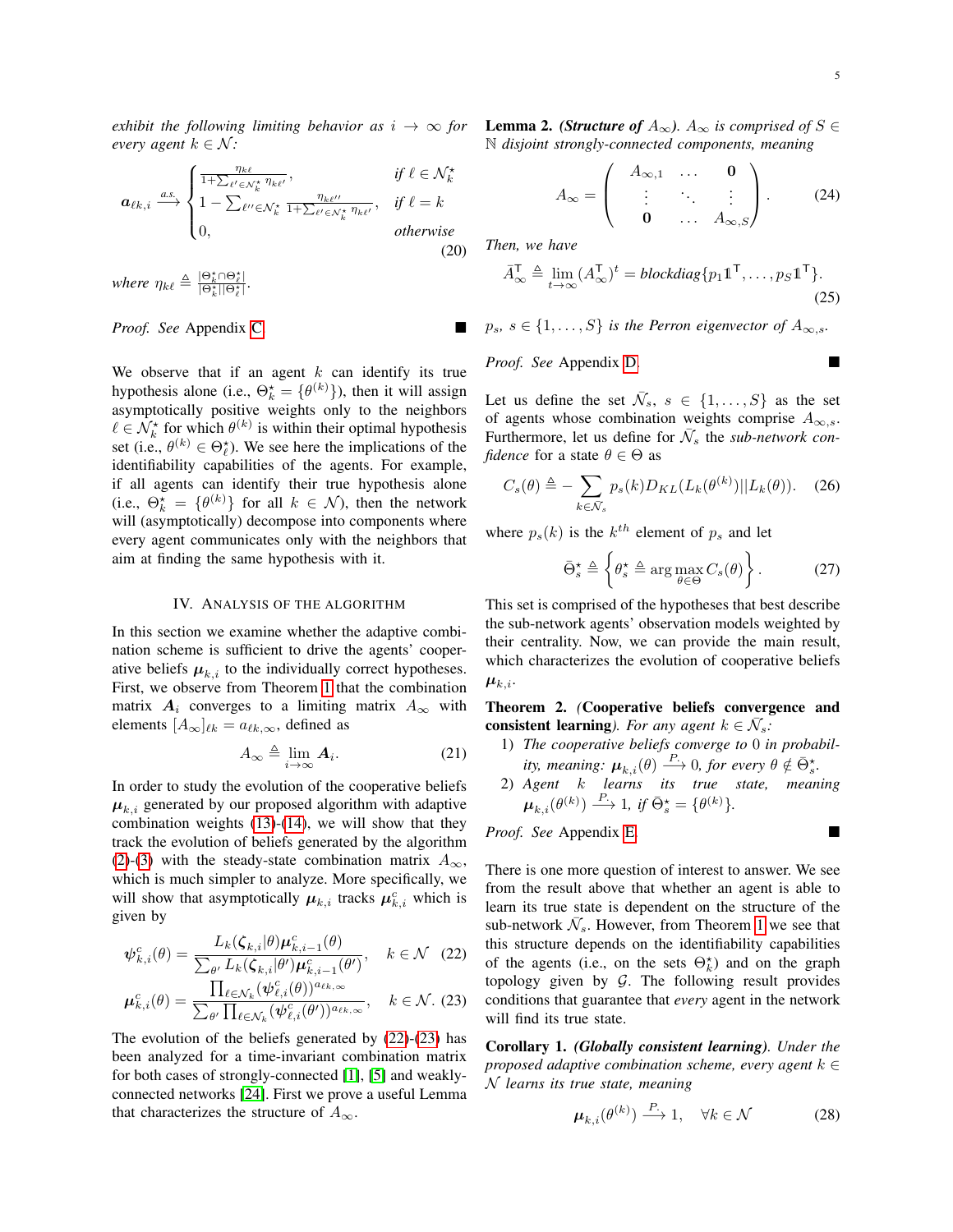*if both of the following hold:*

$$
\Theta_k^{\star} \cap \Theta_{\ell}^{\star} = \emptyset, \forall k \in \mathcal{N}, \forall \ell \in \mathcal{N}_k^{\star} \text{ such that } \theta^{(k)} \neq \theta^{(\ell)} \tag{29}
$$
\n
$$
\bigcap_{\ell \in \mathcal{N}_s} \Theta_{\ell}^{\star} = \{\theta^{(k)}\}, \forall s \in \{1, \dots, S\} \text{ such that } k \in \bar{\mathcal{N}}_s. \tag{30}
$$

*Proof.* If [\(29\)](#page-5-0) holds for two neighbors  $k, \ell$  with different states, then we have from Theorem [1](#page-3-5) that  $a_{k,\ell,\infty}$  =  $a_{\ell k,\infty} = 0$ , which means that two agents with different states do not exchange information directly. Since this holds for every two neighbors across the network, this implies that there can not be two agents with different true states in the same sub-network  $\bar{\mathcal{N}}_s$ . This further implies that, in every sub-network all agents have the same true hypothesis, because  $\theta^{(k)} \in \Theta_k^*$  for all  $k \in \mathcal{N}$ .

Then, if [\(30\)](#page-5-1) holds, we have that for every  $\theta \neq \theta^{(k)}$  there is at least one agent  $k \in \overline{\mathcal{N}}_s$  such that  $d_k(\theta) > 0$ . This implies that  $C_s(\theta) < 0$  for all  $\theta \neq \theta^{(k)}$ . Then, from [\(26\)](#page-4-2) we have that  $C_s(\theta^{(k)}) = 0$ , which implies that  $\theta_s^* = \theta^{(k)}$ . Thus,  $\bar{\Theta}_s^* = {\theta^{(k)}}$  and part [2](#page-4-3) of Theorem 2 applies.  $\blacksquare$ 

Condition [\(29\)](#page-5-0) ensures that for any two neighboring agents  $k, \ell$  with different states both agents can rule out the state of the other agent based on their own observations (i.e.,  $\theta^{(k)} \notin \Theta_{\ell}^*$  and  $\theta^{(\ell)} \notin \Theta_{k}^*$ ). This condition ensures that in every formed sub-network all agents share the same true state. Then, condition [\(30\)](#page-5-1) is needed to ensure that in every sub-network the agents can collectively identify their true state. We illustrate the results by means of some numerical examples.

*Example* 1*.* (Consistent learning for all agents). We refer to Figure 1 for which from Theorem [1](#page-3-5) we have

$$
A_{\infty} = \begin{pmatrix} 2/3 & 1/3 & 0 \\ 1/3 & 2/3 & 0 \\ 0 & 0 & 1 \end{pmatrix}
$$
 (31)

where the order of agents' labeling is  $\{1, 2, 3\}$ . As we observe,  $A_{\infty}$  is comprised of two strongly connected components. The limiting matrix in this case is

$$
\bar{A}_{\infty}^{\mathsf{T}} = \begin{pmatrix} 1/2 & 1/2 & 0 \\ 1/2 & 1/2 & 0 \\ 0 & 0 & 1. \end{pmatrix}
$$
 (32)

Moreover, because [\(29\)](#page-5-0), [\(30\)](#page-5-1) hold for all 3 agents, all of them converge to their true hypothesis, as we can see in the left plot of Fig. [2.](#page-5-2)

*Example* 2*.* (Inconsistent learning). However, in case

<span id="page-5-2"></span><span id="page-5-1"></span><span id="page-5-0"></span>

Fig. 2: Agents' evolution of the beliefs on each agent's true hypothesis (i.e,  $\mu_{k,i}(\theta^{(k)}), k \in \{1, 2, 3\}$ ) for: (*left* Example 1) and (*right*) Example 2.

we have  $\Theta_1^* = {\theta_1, \theta_2, \theta_3}$  for the same example, then

$$
A_{\infty} = \begin{pmatrix} 4/6 & 1/4 & 1/4 \\ 1/6 & 3/4 & 0 \\ 1/6 & 0 & 3/4 \end{pmatrix}
$$
 (33)

and

$$
\bar{A}_{\infty}^{\mathsf{T}} \approx \begin{pmatrix} 0.428 & 0.286 & 0.286 \\ 0.428 & 0.286 & 0.286 \\ 0.428 & 0.286 & 0.286 \end{pmatrix}
$$
 (34)

As we see above  $(A_{\infty}^{\mathsf{T}})^i$  converges to a rank-1 matrix. Thus, the network achieves consensus and all agents' beliefs converge to the same hypothesis ( $\theta_3$  in this example). As a result, agents 1 and 2 fail to identify their true states as we observe in the right plot of Fig. [2.](#page-5-2) Also, note that in this example [\(29\)](#page-5-0), [\(30\)](#page-5-1) are violated. $\blacksquare$ 

As we see from Example 2, consistent learning is not always possible. When an agent cannot find its true hypothesis alone, then their beliefs will be determined by the information received from its neighborhood.

Another interesting remark is the following. In Example 2 one agent (agent 1) cannot rule out any of the three states. This makes information flow from agent 2 to agent 3 and their cooperative beliefs achieve consensus. Because of that, agent 2's cooperative belief converges to  $\theta_3$ , despite the fact that agent 2 can find its true state  $(\theta_2)$  alone. This case has to be taken into account. Agents whose private beliefs indicate that a particular state  $\theta$  is unlikely to be their true hypothesis (i.e.,  $\pi_{k,i}(\theta) \rightarrow 0$ , then this information should be taken into account and rule out cooperative beliefs that suggest the opposite. One way to do that is by setting a low threshold  $\epsilon > 0$ . If for a state  $\theta$ ,  $\pi_{k,i}(\theta) < \epsilon$  and simultaneously  $\mu_{k,i}(\theta) > \epsilon$ , then the cooperative belief  $\mu_{k,i}$  should be disregarded and the agent should limit itself to using its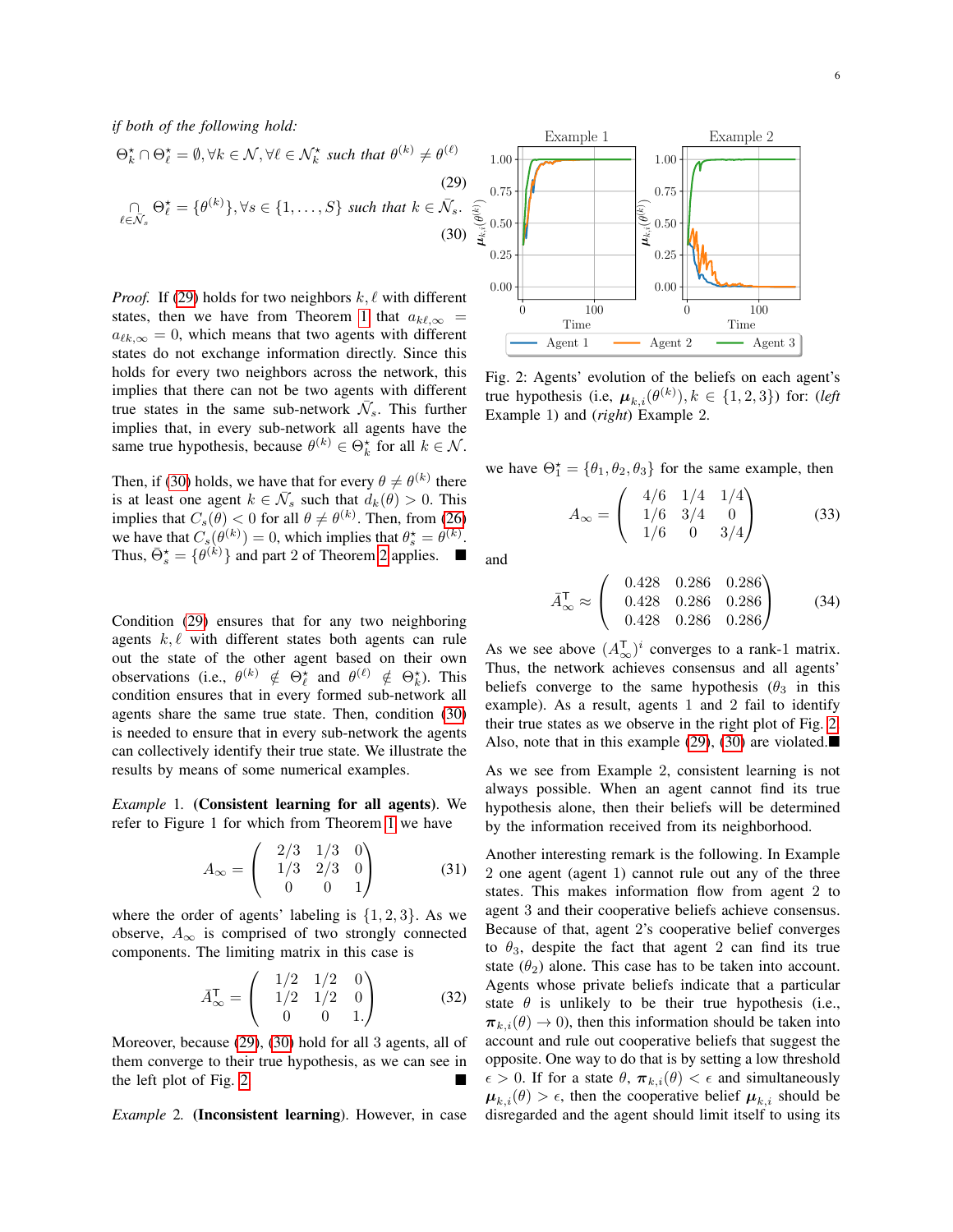own local belief for inferring its true hypothesis. To do so, we assume that every agent keeps a *global* belief vector which is given by

$$
\bar{\boldsymbol{\mu}}_{k,i} = \begin{cases} \pi_{k,i}, & \text{if } \exists \theta : \pi_{k,i}(\theta) < \epsilon \text{ and } \boldsymbol{\mu}_{k,i}(\theta) > \epsilon, \\ \boldsymbol{\mu}_{k,i}, & \text{otherwise.} \end{cases} \tag{35}
$$

Finally, the proposed social learning algorithm is summarized as follows.

## Algorithm. Self Aware Social learning (SASL).

Initialize  $\mu_{k,0}(\theta) = \pi_{k,0}(\theta)$  for all  $k \in \mathcal{N}, \theta \in \Theta$ . For all  $k \in \mathcal{N}$  and  $i \geq 1$ :

- 1) Obtain  $\zeta_{k,i}$ . 2) Update for all  $\theta \in \Theta$  $\hat{\bm{\psi}_{k,i}}(\theta) = \frac{L_k(\bm{\zeta}_{k,i}|\theta)\bm{\mu}_{k,i-1}(\theta)}{\sum_{\bm{a}'} L_k(\bm{\zeta}_{k,i}|\theta')\bm{\mu}_{k,i-1}(\theta)}$  $\psi_{k,i}(\theta) = \sum_{\theta} L_k(\zeta_{k,i}|\theta') \mu_{k,i-1}(\theta')$ <br>3) Update for all  $\theta \in \Theta$  $k \in \mathcal{N}$ .  $\boldsymbol{\pi}_{k,i}(\theta) = \frac{L_k(\boldsymbol{\zeta}_{k,i}|\theta)\boldsymbol{\pi}_{k,i-1}(\theta)}{\sum_{\theta' \in \Theta} L_k(\boldsymbol{\zeta}_{k,i}|\theta')\boldsymbol{\pi}_{k,i-1}}$  $\frac{L_k(\boldsymbol{\zeta}_{k,i}|\theta) \boldsymbol{\mu}_{k,i-1}(\theta)}{\theta' \in \Theta} L_k(\boldsymbol{\zeta}_{k,i}|\theta') \boldsymbol{\pi}_{k,i-1}(\theta')$
- 4) Exchange  $\pi_{k,i}$  with every  $\ell \in \mathcal{N}_k^{\star}$ .
- 5) Update  $a_{\ell k,i}$  via [\(10\)](#page-3-0).
- 6) Update for all  $\theta \in \Theta$  $\boldsymbol{\mu}_{k,i}(\theta) = \frac{\prod_{\ell \in \mathcal{N}_k} \boldsymbol{\psi}^{\boldsymbol{a}_{\ell k,i}}_{\ell,i}(\theta)}{\sum \prod_{\boldsymbol{a} \mid \boldsymbol{a}^{\boldsymbol{a}_{\ell k,i}} \in \mathbb{R}^{n}}$  $\sum_{\theta'} \frac{1}{\prod_{\ell \in \mathcal{N}_k} \boldsymbol{\psi}^{\boldsymbol{a}_{\ell k,i}}_{\ell,i}(\theta')}$ ,  $k \in \mathcal{N}$ .
- 7) Compute global belief  $\bar{\mu}_{k,i}$  via [\(35\)](#page-6-0).

## V. EXPERIMENTS

In the following experiments we illustrate the agents' belief evolution for a network of 10 agents. The network is depicted in Fig. [3.](#page-6-1) To facilitate the illustration of our

<span id="page-6-1"></span>

Fig. 3: Network topology.

results in a simple way we assume that  $|\mathcal{Z}_k| = 10$ for all  $k \in \mathcal{N}$  and the set of possible hypotheses is  $\Theta = {\theta_1, \ldots, \theta_{10}}$ . In order highlight the need for an adaptive combination mechanism in updating the cooperative beliefs, we compare the asymptotic beliefs

of our proposed scheme to the classic cooperative social learning solution [\(2\)](#page-1-1) - [\(3\)](#page-1-0) with a static (time-invariant) combination matrix A (every agent assigns uniform combination weights to its neighbors) as well as to the non-cooperative learning (beliefs are given by [\(6\)](#page-2-1)).

<span id="page-6-0"></span>First, we explore a simple setup where every agent has a distinct true state, meaning  $\theta^{(k)} = \theta_k$ , for all  $k \in \mathcal{N}$ . Furthermore, none of the agents faces an identification problem and agents' likelihood functions are given by the following expression:

<span id="page-6-2"></span>
$$
L_k(\zeta_{k,i}^y|\theta_x) = \begin{cases} q_k \in (0,1), & \text{if } y = x, \\ \frac{1-q_k}{|\mathcal{Z}_k| - 1}, & \text{otherwise.} \end{cases} \tag{36}
$$

for all  $k \in \mathcal{N}$  and for  $x, y, k = 1, ..., 10$ .  $\zeta_{k,i}^y \in \mathcal{Z}_k$ denotes the  $y^{th}$  observation of agent k. We set  $q_k = 0.28$ for all  $k \in \mathcal{N}$ . Note that for the likelihood functions given by [\(36\)](#page-6-2) and for this value of  $q_k$ , we have  $\Theta_k^* =$  $\{\theta^{(k)}\}$  for all  $k \in \mathcal{N}$ . In Fig. [4](#page-7-0) (third row) we observe that each agent  $k$ 's cooperative beliefs converge to its true hypothesis  $\theta^{(k)}$  for all  $k \in \mathcal{N}$ . We use a light green to orange colormap to indicate the magnitude of agents' beliefs on their true state. Light green indicates beliefs that are close to 0, while orange indicates beliefs close to 1. Also, note that the conditions given by Corollary [1](#page-4-4) are satisfied. On the contrary, the cooperative social learning algorithm leads all agents, except for agent 1, to inconsistent learning, as expected due to the fact that the network achieves consensus and agents beliefs converge to  $\theta_1$ , which is the hypothesis maximizing [\(26\)](#page-4-2) in this example. Also note that the the non-cooperative learning (second row) is consistent since every agent can identify its true hypothesis alone. Finally, note that for SASL in steady-state the network decomposes into isolated agents as all adaptive weights assigned from every agent to its neighbors go to 0 and thus no information is exchanged across the network. This is depicted in third row in Fig. [4](#page-7-0) where there are no edges as we set the edge-width between any two connected agents to be proportional to the sum of the respective combination weights between the agents. The same rationale is followed in the other experiments as well.

We consider next a more interesting scenario where some agents share the same true hypothesis and some agents face an identification problem. More specifically, the agents' true hypotheses are assigned as follows:

<span id="page-6-3"></span>
$$
\theta^{(k)} = \begin{cases} \theta_1, & \text{if } k \in \{1, \dots, 5\} \\ \theta_6, & \text{if } k \in \{6, \dots, 10\}. \end{cases}
$$
 (37)

The agents' likelihood functions are constructed as follows so that some agents cannot discriminate among some states. For agents 1 and 6, their likelihood functions are given by [\(36\)](#page-6-2) (they can identify their true hypotheses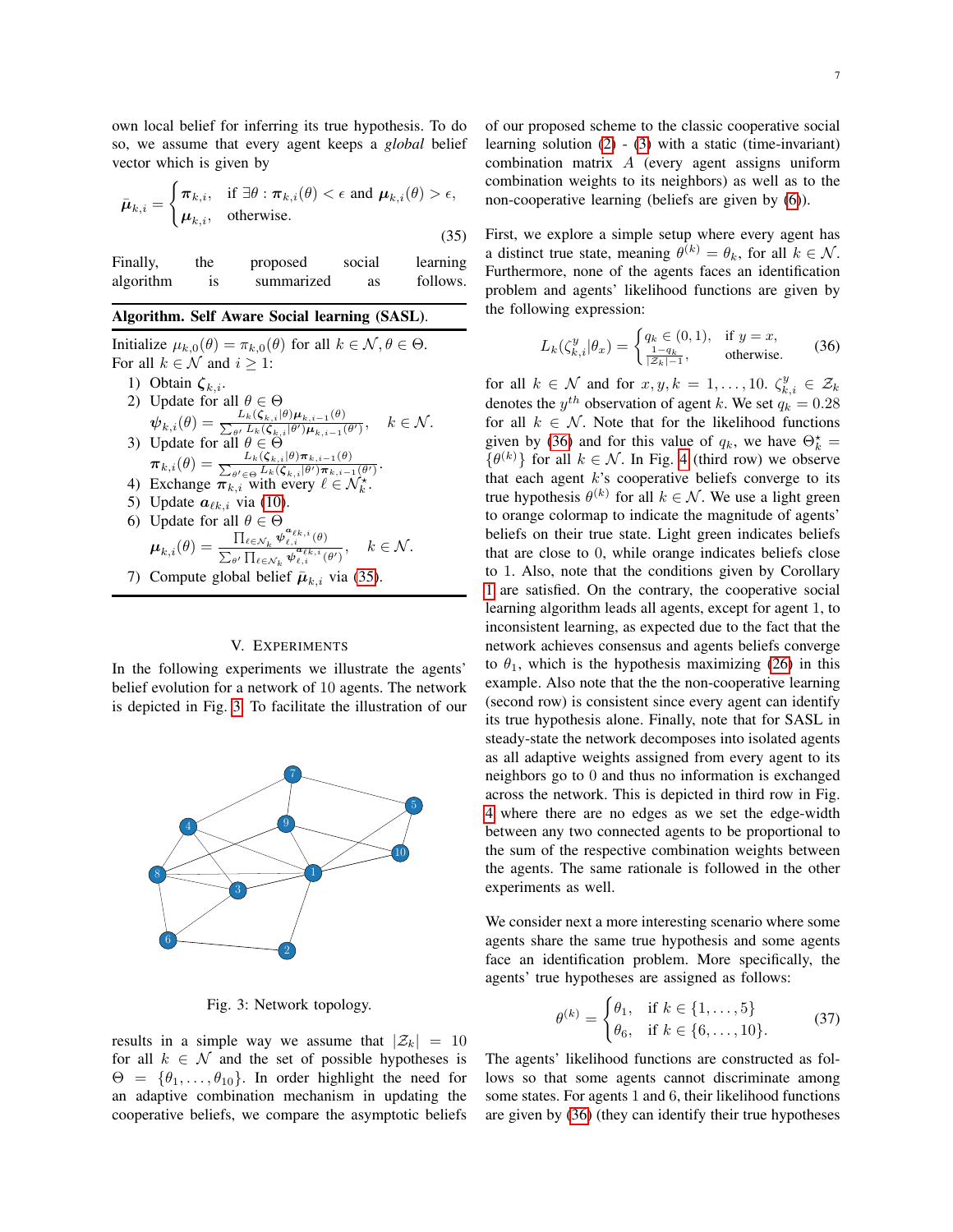<span id="page-7-0"></span>

<span id="page-7-2"></span>

Fig. 4: Steady-state beliefs of every agent on its true hypothesis  $\theta^{(k)}$  for cooperative social learning (i.e.,  $\nu_{k,i}(\theta^{(k)}))$  (first row), non-cooperative learning (i.e.,  $\pi_{k,i}(\theta^{(k)}))$  (second row) and SASL Algorithm (i.e.,  $\boldsymbol{\mu}_{k,i}(\theta^{(k)}))$  (third row). *Colormap* explanation: Agents colored in orange indicate that their beliefs on their true state are close to 1, while light green denotes that beliefs are close to 0

alone). For agents 2, 3, 4, 5  $L_k(\zeta_{k,i}^y|\theta_x)$  is given by [\(36\)](#page-6-2) for  $x \geq 6$  and by

.

$$
L_k(\zeta_{k,i}^y|\theta_x) = \frac{1}{|\mathcal{Z}_k|}, \quad \forall y = 1,\ldots,|\mathcal{Z}_k| \tag{38}
$$

for  $x \le 5$ . For agents 7, 8, 9, 10  $L_k(\zeta_{k,i}^y|\theta_x)$  is given by [\(36\)](#page-6-2) for  $x \le 5$  and by [\(38\)](#page-7-1) for  $x \ge 6$ .

In this case we see that [\(29\)](#page-5-0) is satisfied and the network decomposes into two strongly connected components, one consisting of agents 1, 2, 3, 4, 5 and one consisting of agents 6, 7, 8, 9, 10 (*see* third row in Fig. [5\)](#page-7-2). We also can verify from [\(38\)](#page-7-1) that condition [\(30\)](#page-5-1) holds. As we see in third row in Fig. [5](#page-7-2) (third row), all agents converge to their true hypotheses, as expected by Corollary [1,](#page-4-4) while both cooperative and non-cooperative solutions lead to inconsistent learning for some of the agents.

Finally, we examine a scenario where the proposed

Fig. 5: Steady-state beliefs of every agent on its true hypothesis  $\theta^{(k)}$  for cooperative social learning (i.e.,  $\nu_{k,i}(\theta^{(k)}))$  (first row), non-cooperative learning (i.e.,  $\pi_{k,i}(\theta^{(k)}))$  (second row) and SASL Algorithm (i.e.,  $\bar{\boldsymbol{\mu}}_{k,i}(\theta^{(k)}))$  (third row) for all agents.

solution fails to achieve consistent learning for all agents. In this setup, some agents again face an identification problem, but conditions [\(29\)](#page-5-0) and [\(30\)](#page-5-1) will not be satisfied. In this setup the true hypotheses are given again by [\(37\)](#page-6-3), the likelihood functions of agents 1 and 6 are given by [\(38\)](#page-7-1), but now the likelihood functions for the remaining agents are given by

<span id="page-7-1"></span>
$$
L_k(\zeta_{k,i}^y|\theta_x) = \frac{1}{|\Theta|}, \quad \text{for all } y, x, \text{ and for } k \neq 1, 6.
$$
\n(39)

We see that in this case all agents except for  $1, 6$ cannot distinguish between any two hypotheses, meaning  $\Theta_k^* = \Theta$  for all  $k \neq 1, 6$ . Moreover, we can verify that condition [\(29\)](#page-5-0) does not hold and as a result the network does not decompose into two disconnected components (*see* third row in Fig. [6\)](#page-8-2). As a result, the network achieves consensus and all agents' beliefs converge to hypothesis  $\theta_1$  except for agent 6 that can identify its true hypothesis alone. Of course, the cooperative and non-cooperative solutions lead to inconsistent learning for some agents as well, with the results being strictly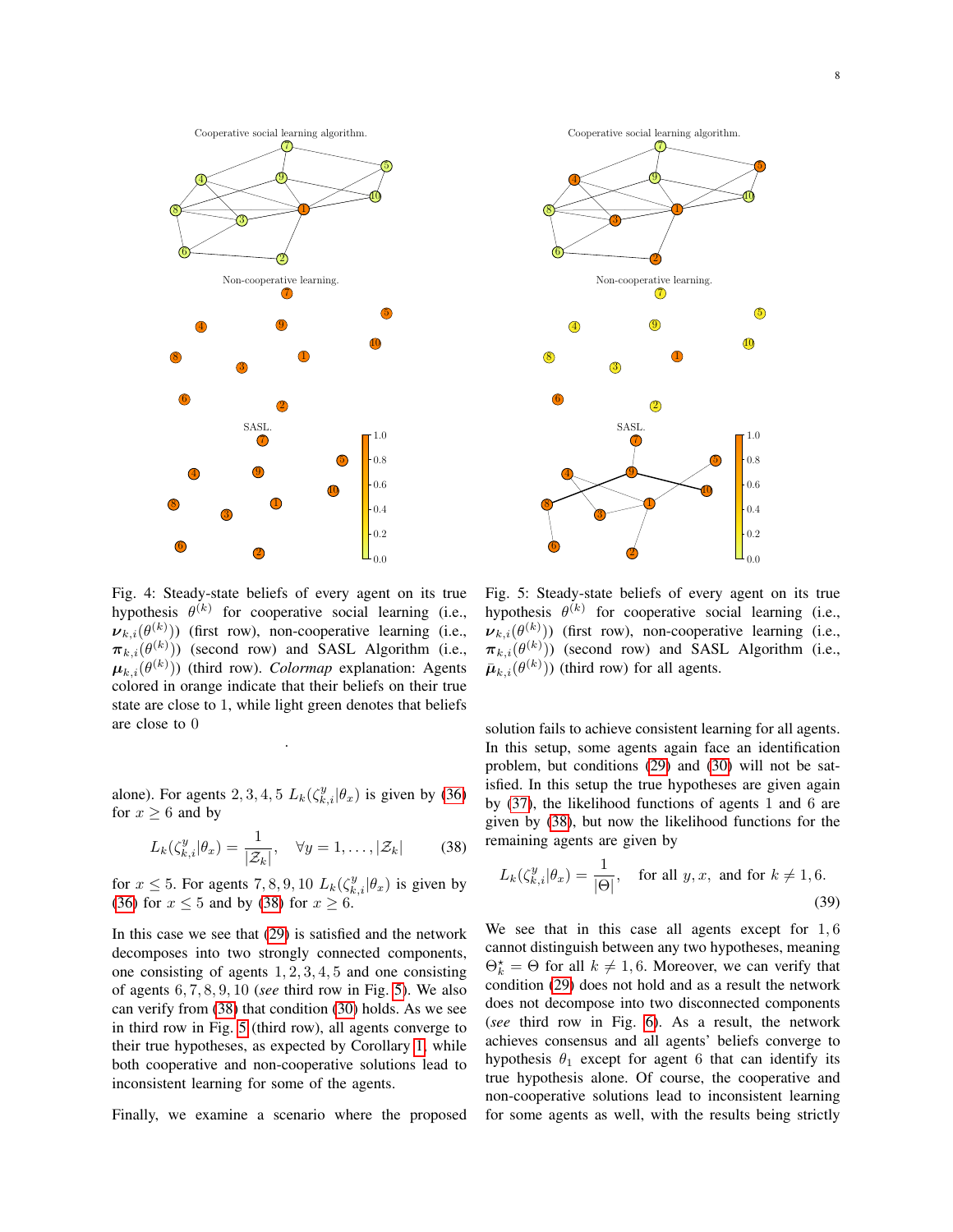worse compared to SASL (agent 6 does not converge to  $\theta_6$  with the cooperative solution, while under the noncooperative solution agents 2, 3, 4, 5 do not converge to their true hypothesis  $\theta_1$ ).

<span id="page-8-2"></span>

Fig. 6: Steady-state beliefs of every agent on its true hypothesis  $\theta^{(k)}$  for cooperative social learning (i.e.,  $\nu_{k,i}(\theta^{(k)}))$  (first row), non-cooperative learning (i.e.,  $\pi_{k,i}(\theta^{(k)}))$  (second row) and SASL Algorithm (i.e.,  $\bar{\boldsymbol{\mu}}_{k,i}(\theta^{(k)}))$  (third row).

#### VI. CONCLUSIONS

In this work the problem of social learning with multiple true hypotheses and self-interested agents was investigated. Contrary to previous works that aim at showing that the network achieves consensus, here we investigated the scenario where every agent wants to converge to its true hypothesis. For this reason, we devised an adaptive combination weights scheme based on agents' private information and studied the performance of the proposed social learning algorithm. We provided conditions under which every agent in the network successfully learns its true hypothesis and we illustrated the learning behavior of the agents via computer simulations.

# <span id="page-8-0"></span>APPENDIX A PROOF OF LEMMA [1](#page-3-1)

Let us define for convenience the following:

$$
p_{k,i|\theta} \triangleq \mathbb{P}(\zeta_{k,1:i}|\boldsymbol{\theta}^{(k)}=\theta), \quad \theta \in \Theta \tag{40}
$$

$$
p_{\ell,i|\theta} \triangleq \mathbb{P}(\zeta_{\ell,1:i}|\boldsymbol{\theta}^{(\ell)} = \theta), \quad \theta \in \Theta \tag{41}
$$

$$
q_{\bar{\theta}^{(k)}} \triangleq \mathbb{P}(\theta^{(k)} = \bar{\theta}^{(k)}), \quad \bar{\theta}^{(k)} \in \Theta \tag{42}
$$
\n
$$
q_{\bar{\theta}^{(k)}} \triangleq \mathbb{P}(\theta^{(\ell)} - \bar{\theta}^{(\ell)}) \quad \bar{\theta}^{(\ell)} \in \Theta \tag{43}
$$

$$
q_{\bar{\theta}^{(\ell)}} \triangleq \mathbb{P}(\boldsymbol{\theta}^{(\ell)} = \bar{\theta}^{(\ell)}), \quad \bar{\theta}^{(\ell)} \in \Theta.
$$
 (43)

For every two agents  $k \neq \ell$  let us consider the joint conditional probability

$$
\mathbb{P}(\mathcal{S}_{k\ell}|\boldsymbol{\zeta}_{k,1:i},\boldsymbol{\zeta}_{\ell,1:i})
$$
\n
$$
\stackrel{(a)}{=} \sum_{\theta \in \Theta} \mathbb{P}(\boldsymbol{\theta}^{(k)} = \theta, \boldsymbol{\theta}^{(\ell)} = \theta | \boldsymbol{\zeta}_{k,1:i},\boldsymbol{\zeta}_{\ell,1:i})
$$
\n
$$
\stackrel{(a)}{=} \sum_{\theta \in \Theta} \frac{p_{k,i|\theta} p_{\ell,i|\theta} \mathbb{P}(\boldsymbol{\theta}^{(k)} = \theta, \boldsymbol{\theta}^{(\ell)} = \theta)}{\mathbb{P}(\boldsymbol{\zeta}_{k,1:i},\boldsymbol{\zeta}_{\ell,1:i})}
$$
\n
$$
\stackrel{(b)}{=} \sum_{\theta \in \Theta} \frac{p_{k,i|\theta} p_{\ell,i|\theta} \mathbb{P}(\boldsymbol{\theta}^{(k)} = \theta) \mathbb{P}(\boldsymbol{\theta}^{(\ell)} = \theta)}{\sum_{\tilde{\theta}^{(k)},\tilde{\theta}^{(\ell)}} \sum_{\tilde{\theta}^{(k)},\tilde{\theta}^{(\ell)}} p_{\ell,i|\tilde{\theta}^{(k)}} p_{\ell,i|\tilde{\theta}^{(\ell)}} q_{\tilde{\theta}^{(k)}} q_{\tilde{\theta}^{(\ell)}}}
$$
\n
$$
= \sum_{\theta \in \Theta} \frac{p_{k,i|\theta} p_{\ell,i|\theta} \mathbb{P}(\boldsymbol{\theta}^{(k)} = \theta) \mathbb{P}(\boldsymbol{\theta}^{(\ell)} = \theta)}{\sum_{\tilde{\theta}^{(k)}} \sum_{\tilde{\theta}^{(k)}} p_{k,i|\tilde{\theta}^{(k)}} q_{\tilde{\theta}^{(k)}} \sum_{\tilde{\theta}^{(\ell)}} p_{\ell,i|\tilde{\theta}^{(\ell)}} q_{\tilde{\theta}^{(\ell)}}}
$$
\n
$$
= \sum_{\theta \in \Theta} \pi_{k,i}(\theta) \pi_{\ell,i}(\theta) \qquad (44)
$$

In step  $(a)$  Bayes rule was utilised along with the fact that  $\zeta_{k,1:i}$  and  $\zeta_{\ell,1:i}$  are conditionally independent given  $\theta^{(k)}$  and  $\theta^{(\ell)}$ , respectively. Step (b) is true due to the assumption that the hypotheses are independent across agents, i.e.,  $\mathbb{P}(\boldsymbol{\theta}^{(k)}, \boldsymbol{\theta}^{(\ell)}) = \mathbb{P}(\boldsymbol{\theta}^{(k)}) \mathbb{P}(\boldsymbol{\theta}^{(\ell)})$ ). ■

# <span id="page-8-1"></span>APPENDIX B PROOF OF PROPOSITION [1](#page-3-8)

For convenience for a given hypothesis  $\theta \in \Theta$  we define the *state-specific weights* as

$$
\boldsymbol{a}_{\ell k,i}(\theta) \triangleq \frac{\mathbb{P}(\mathcal{S}_{k\ell}^{\theta} | \boldsymbol{\zeta}_{k,1:i}, \boldsymbol{\zeta}_{\ell,1:i})}{\boldsymbol{\sigma}_{k,i}} = \frac{\boldsymbol{\pi}_{k,i}(\theta) \boldsymbol{\pi}_{\ell,i}(\theta)}{\boldsymbol{\sigma}_{k,i}},
$$
\n(45)

where  $\ell \in \mathcal{N}_{k}^{\star}$ . Then, the following holds:

<span id="page-8-4"></span><span id="page-8-3"></span>
$$
\boldsymbol{a}_{\ell k,i} = \sum_{\theta \in \Theta} \boldsymbol{a}_{\ell k,i}(\theta) \tag{46}
$$

We prove the result by following the techniques used in Theorem 2 in [\[3\]](#page-15-2). We define the log ratio of local beliefs:

$$
\bar{\boldsymbol{\lambda}}_{k,i}(\theta) \triangleq \log \frac{\boldsymbol{\pi}_{k,i}(\theta)}{\boldsymbol{\pi}_{k,i}(\theta^{(k)})}, \quad \theta \notin \Theta_k^{\star}, k \in \mathcal{N}.
$$
 (47)

Using [\(6\)](#page-2-1) we have

$$
\bar{\boldsymbol{\lambda}}_{k,i}(\theta) = \sum_{t=1}^{i} \mathcal{L}_{k,t}(\theta) + \lambda_{k,0}(\theta), \quad \theta \notin \Theta_k^{\star} \qquad (48)
$$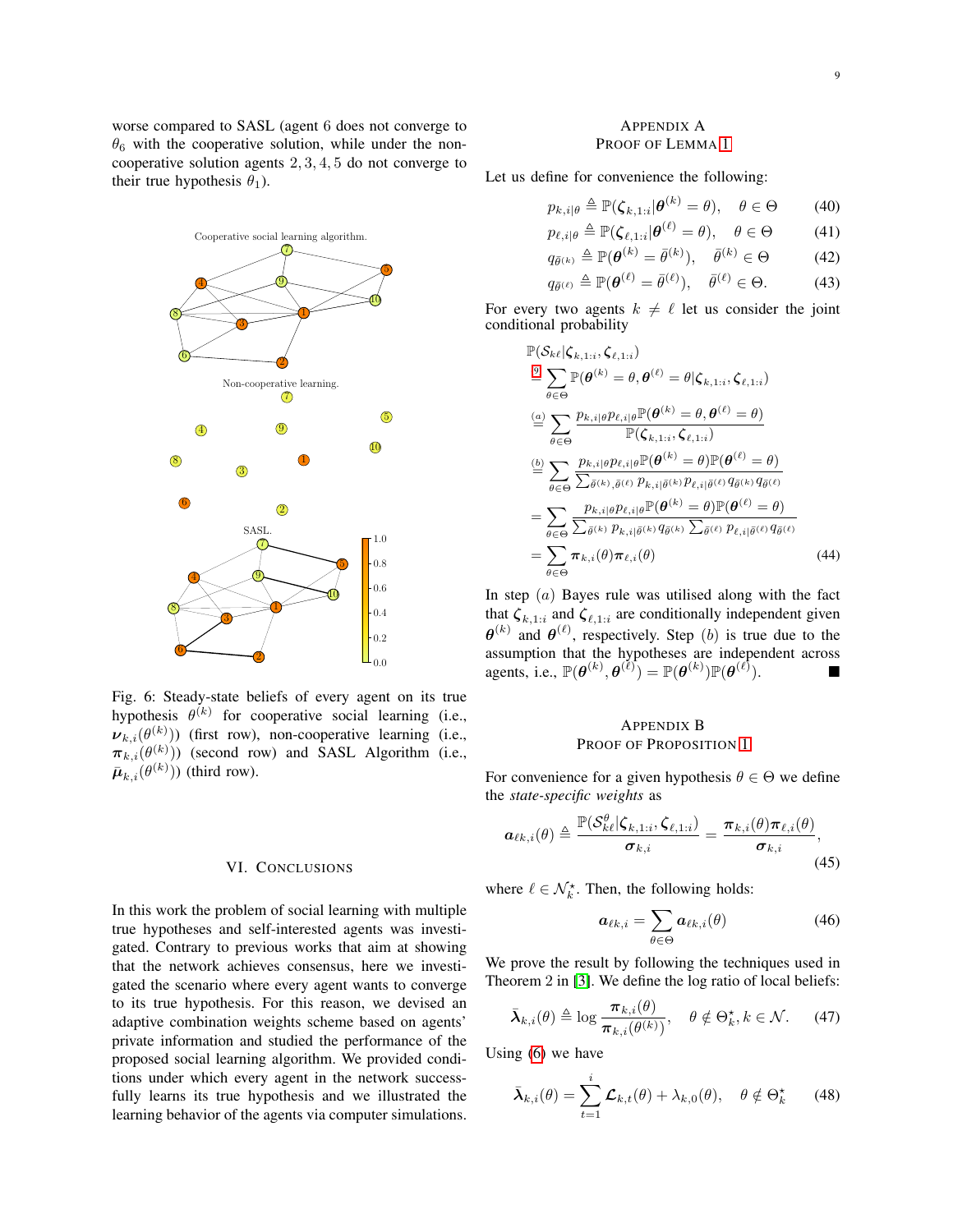where the last term on the right-hand side (RHS) in [\(48\)](#page-8-3) is equal to 0 due to Assumption [1](#page-3-3) and

$$
\mathcal{L}_{k,i}(\theta) \triangleq \log \frac{L_k(\zeta_{k,i}|\theta)}{L_k(\zeta_{k,i}|\theta^{(k)})}, \quad \theta \notin \Theta_k^{\star}, k \in \mathcal{N}. \quad (49)
$$

Taking expectations in [\(48\)](#page-8-3) we have for every  $\theta \notin \Theta_k^*$ 

$$
\mathbb{E}\{\bar{\boldsymbol{\lambda}}_{k,i}(\theta)\} = \mathbb{E}\left\{\sum_{t=1}^{i} \mathcal{L}_{k,t}(\theta)\right\}
$$
  
=  $-id_k(\theta) \le -i \min_{\theta \neq \theta^{(k)}} d_k(\theta).$  (50)

Next, by Assumption [2,](#page-3-4) we have

$$
\log \alpha \le d_k(\theta) \le \log \frac{1}{\alpha}, \quad \forall \theta \notin \Theta_k^{\star}.\tag{51}
$$

Let us consider the sequence of random variables  $\zeta_{k,1:i} = (\zeta_{k,1}, \ldots, \zeta_{k,i}).$  We want to establish that  $\overline{\lambda}_{k,i}(\theta)$ , which is a function of  $\zeta_{k,1:i}$ , has bounded differences. For all t such that  $1 \le t \le i$  we have

$$
\max_{\zeta_{k,t}} \bar{\lambda}_{k,i}(\theta) - \min_{\zeta_{k,t}} \bar{\lambda}_{k,i}(\theta) = \max_{\zeta_{k,t}} \log \frac{L_k(\zeta_{k,t}|\theta)}{L_k(\zeta_{k,t}|\theta^{(k)})}
$$

$$
- \min_{\zeta_{k,t}} \log \frac{L_k(\zeta_{k,t}|\theta)}{L_k(\zeta_{k,t}|\theta^{(k)})} \le \log \frac{1}{\alpha} - \log \alpha = 2 \log \frac{1}{\alpha}
$$
(52)

where we utilized [\(51\)](#page-9-2). Thus,  $\bar{\lambda}_{k,i}(\theta)$  has bounded differences and as a result, we can apply McDiarmid's inequality [\[25\]](#page-16-9), which states the following. Consider a sequence of random variables  $\zeta_{k,1:i} = (\zeta_{k,1}, \ldots, \zeta_{k,i})$ and a function  $g: \mathcal{Z}_k^i \to \mathbb{R}$  of bounded differences for all  $1 \le t \le i$ , meaning

$$
\sup_{\zeta_{k,t}\in\mathcal{Z}_k} g(\ldots,\zeta_{k,t},\ldots) - \inf_{\zeta_{k,t}\in\mathcal{Z}_k} g(\ldots,\zeta_{k,t},\ldots) \le \rho_t
$$
\n(53)

for some  $\rho_t < \infty$ . Then, for any  $\epsilon > 0$  and all  $i \ge 1$ 

$$
\mathbb{P}\Big(g(\zeta_{k,1:i}) - \mathbb{E}\{g(\zeta_{k,1:i})\} \ge \epsilon\Big) \le \exp\Big(-\frac{2\epsilon^2}{\sum_{t=1}^i \rho_t^2}\Big).
$$
\n(54)

Thus, from [\(54\)](#page-9-3) for  $\rho_t = 2 \log \frac{1}{\alpha}$  (the bound from [\(52\)](#page-9-4)) we have

$$
\mathbb{P}\Big(\bar{\boldsymbol{\lambda}}_{k,i}(\theta)-\mathbb{E}\{\bar{\boldsymbol{\lambda}}_{k,i}(\theta)\}\geq\epsilon\Big)\leq\exp\Big(-\frac{2\epsilon^2}{4i(\log\frac{1}{\alpha})^2}\Big).
$$
\n(55)

Then, since  $\pi_{k,i}(\theta) \in (0,1)$  we have for all  $\theta \notin \Theta_k^*$ 

$$
\boldsymbol{\pi}_{k,i}(\theta) \leq \frac{\boldsymbol{\pi}_{k,i}(\theta)}{\boldsymbol{\pi}_{k,i}(\theta^{(k)})} = \exp\left(\bar{\boldsymbol{\lambda}}_{k,i}(\theta)\right). \qquad (56)
$$

Thus, for an arbitrary  $\varepsilon$  we have

$$
\mathbb{P}\Big(\pi_{k,i}(\theta) \geq \exp(\varepsilon)\Big) \leq \mathbb{P}\Big(\exp(\bar{\boldsymbol{\lambda}}_{k,i}(\theta)) \geq \exp(\varepsilon)\Big) \n= \mathbb{P}\Big(\bar{\boldsymbol{\lambda}}_{k,i}(\theta) \geq \varepsilon\Big)
$$

$$
\stackrel{(50)}{\leq} \mathbb{P}\Big(\bar{\boldsymbol{\lambda}}_{k,i}(\theta)-\mathbb{E}\{\boldsymbol{\lambda}_{k,i}\}\geq \varepsilon+i\min_{\theta\notin\Theta_k^{\star}}d_k(\theta)\Big) \qquad (57)
$$

By utilizing [\(55\)](#page-9-6), [\(57\)](#page-9-7) and by setting

<span id="page-9-7"></span>
$$
\varepsilon = -\frac{i}{2} \min_{\theta \notin \Theta_k^*} d_k(\theta) \tag{58}
$$

we obtain the result.

# <span id="page-9-0"></span>APPENDIX C

# PROOF OF THEOREM [1](#page-3-5)

<span id="page-9-5"></span>From Proposition [1](#page-3-8) we have for every agent  $k \in \mathcal{N}$ :

$$
\pi_{k,i}(\theta) \stackrel{\text{a.s.}}{\longrightarrow} 0, \quad \forall \theta \notin \Theta_k^{\star}.
$$
 (59)

<span id="page-9-2"></span>By utilizing [\(45\)](#page-8-4), the above implies that

$$
\boldsymbol{a}_{\ell k,i}(\theta) \stackrel{\text{a.s.}}{\longrightarrow} 0, \quad \forall \theta \notin \Theta_k^{\star}, \forall \ell \in \mathcal{N}_k^{\star}.\tag{60}
$$

Moreover, due to Assumption [1](#page-3-3) and the fact that all  $\theta \in$ Θ are observationally equivalent we have

$$
\boldsymbol{\pi}_{k,i}(\theta) = \boldsymbol{\pi}_{k,i}(\theta'), \quad \forall \theta, \theta' \in \Theta_k^{\star}, \theta \neq \theta', \forall i \geq 1.
$$
\n(61)

<span id="page-9-4"></span>Utilizing the above, since  $\pi_{k,i}$  is a probability vector we have

<span id="page-9-8"></span>
$$
\pi_{k,i}(\theta) \xrightarrow{\text{a.s.}} \frac{1}{|\Theta_k^{\star}|}, \quad \forall \theta \in \Theta_k^{\star}.
$$
 (62)

Similarly for a neighbor  $\ell \in \mathcal{N}_k^*$  we have that

$$
\pi_{\ell,i}(\theta) \stackrel{\text{a.s.}}{\longrightarrow} 0, \qquad \forall \theta \notin \Theta_{\ell}^{\star} \quad (63)
$$

$$
\boldsymbol{a}_{n\ell,i}(\theta) \xrightarrow{a.s.} 0, \qquad \forall \theta \notin \Theta_{\ell}^{\star}, \quad \forall n \in \mathcal{N}_{\ell}^{\star} \tag{64}
$$

$$
\pi_{\ell,i}(\theta) \xrightarrow{\text{a.s.}} \frac{1}{|\Theta_{\ell}^{\star}|}, \qquad \forall \theta \in \Theta_{\ell}^{\star}.
$$
 (65)

Utilizing the above, for an agent  $k$ :

$$
\mathbb{P}(\boldsymbol{\theta}^{(k)} = \theta, \boldsymbol{\theta}^{(\ell)} = \theta | \zeta_{k,1:i}, \zeta_{\ell,1:i})
$$
\n
$$
\xrightarrow{\text{as.}} \begin{cases}\n\frac{1}{|\Theta_k^*|} \frac{1}{|\Theta_\ell^*|}, & \theta \in \Theta_k^* \cap \Theta_\ell^*, \ell \in \mathcal{N}_k^* \\
0, & \text{otherwise.} \n\end{cases} (66)
$$

<span id="page-9-3"></span>Then, [\(12\)](#page-3-9) yields

$$
\sigma_{k,i} \xrightarrow{\text{a.s.}} 1 + \sum_{\ell \in \mathcal{N}_k^*} \sum_{\theta \in \Theta_k^* \cap \Theta_\ell^*} \frac{1}{|\Theta_k^*|} \frac{1}{|\Theta_\ell^*|} \n= 1 + \sum_{\ell \in \mathcal{N}_k^*} \frac{|\Theta_k^* \cap \Theta_\ell^*|}{|\Theta_\ell^*|}
$$
\n(67)

<span id="page-9-6"></span>Then, from [\(45\)](#page-8-4) we obtain the result.

# <span id="page-9-1"></span>APPENDIX D PROOF OF LEMMA [2](#page-4-5)

A strongly-connected component is a set of connected agents where information can flow from every agent to every other agent in that set and at least one agent has a self-loop (i.e., there is at least one  $k \in \mathcal{N}$  such that  $a_{kk} > 0$  [\[22\]](#page-16-6).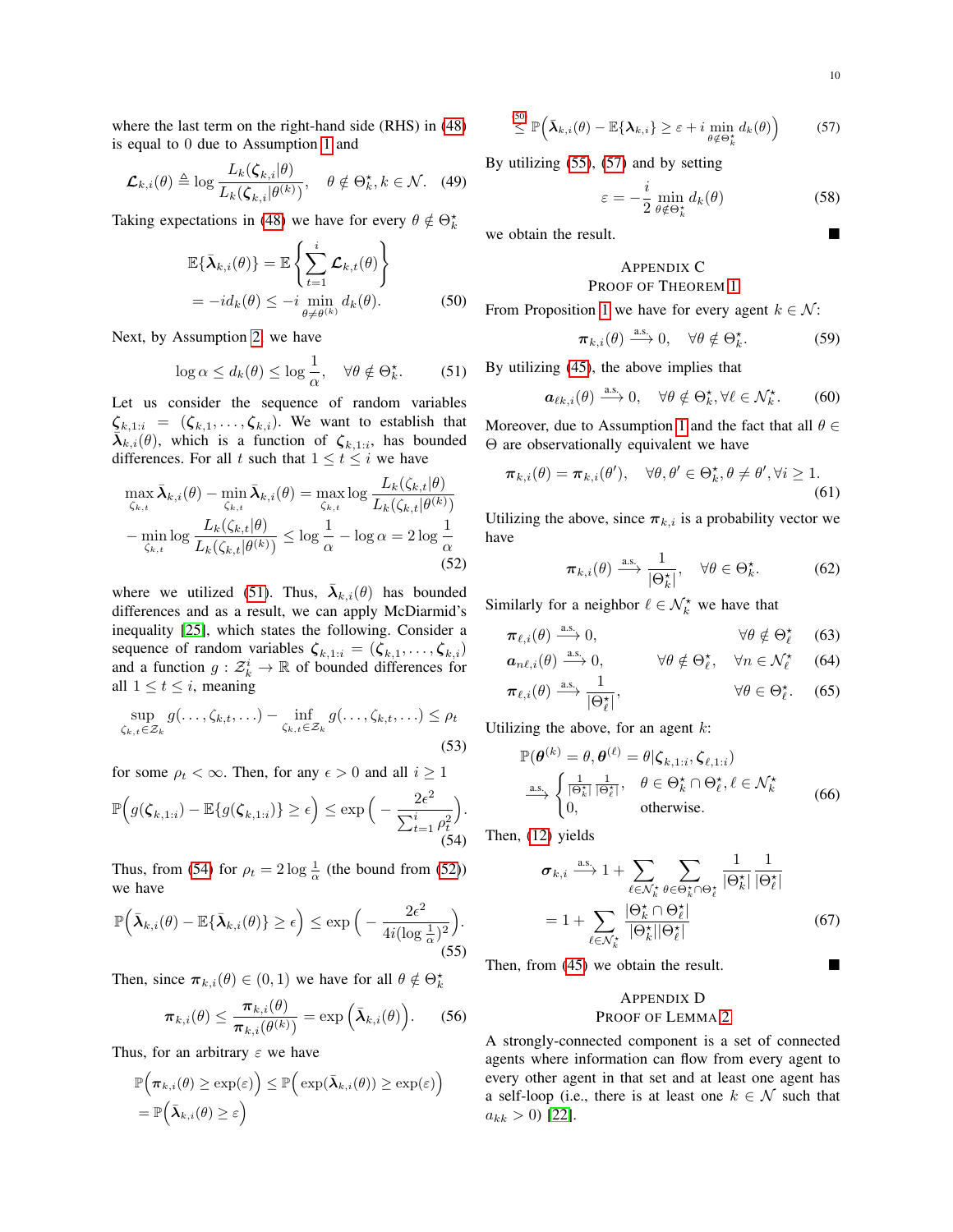Since G is undirected we have that if  $\ell \in \mathcal{N}_k^* \Longleftrightarrow k \in$  $\mathcal{N}_{\ell}^{\star}$ . Moreover, due to [\(20\)](#page-4-6), we observe that

$$
a_{\ell k,\infty} > 0 \Longleftrightarrow a_{k\ell,\infty} > 0, \quad \forall k, \ell \in \mathcal{N}, k \neq \ell \quad (68)
$$

$$
a_{\ell k,\infty} = 0 \Longleftrightarrow a_{k\ell,\infty} = 0, \quad \forall k,\ell \in \mathcal{N}, k \neq \ell \quad (69)
$$

since  $a_{k\ell,\infty}, a_{\ell k,\infty} \propto \frac{|\Theta_k^* \cap \Theta_\ell^*|}{|\Theta_k^*| |\Theta_\ell^*|}$ . This implies that information can flow from k to  $\ell$  if and only if information can flow from  $\ell$  to k as well. This means that there is not one-directional flow of information between any two agents in the network. This implies that there can not be any path in the network that allows information to flow from any agent  $k$  to any other agent  $\ell$  without information from  $\ell$  to flow to k as well. As a result, all network is decomposed into disjoint strongly-connected components. Then, let  $\bar{N}_1, \ldots, \bar{N}_S$  denote the distinct strongly connected components. Then, [\(25\)](#page-4-7) follows from Perron-Frobenius Theorem.

# <span id="page-10-0"></span>APPENDIX E PROOF OF THEOREM [2](#page-4-3)

First we prove a useful Lemma that provides a bound on the difference between the log-belief ratios formed by algorithm  $(13)-(14)$  $(13)-(14)$  $(13)-(14)$  and  $(22)-(23)$  $(22)-(23)$  $(22)-(23)$ . Let us first define for every possible pair  $\theta, \theta' \in \Theta$  such that  $\theta \neq \theta'$  the aforementioned log-belief ratios as follows:

$$
\boldsymbol{\lambda}_{k,i}(\theta,\theta') \triangleq \log \frac{\boldsymbol{\mu}_{k,i}(\theta)}{\boldsymbol{\mu}_{k,i}(\theta')}, \quad k \in \mathcal{N} \tag{70}
$$

$$
\boldsymbol{\lambda}_{k,i}^c(\theta,\theta') \triangleq \log \frac{\boldsymbol{\mu}_{k,i}^c(\theta)}{\boldsymbol{\mu}_{k,i}^c(\theta')}, \quad k \in \mathcal{N}.
$$
 (71)

and the log-likelihood ratio:

$$
\mathcal{L}_{k,i}(\theta,\theta') \triangleq \log \frac{L_k(\zeta_{k,i}|\theta)}{L_k(\zeta_{k,i}|\theta')}, \quad k \in \mathcal{N} \qquad (72)
$$

Then, by utilizing  $(13)-(14)$  $(13)-(14)$  $(13)-(14)$  and  $(22)-(23)$  $(22)-(23)$  $(22)-(23)$ , respectively, [\(70\)](#page-10-1) and [\(71\)](#page-10-2) yield:

$$
\lambda_{k,i}(\theta,\theta') = \sum_{\ell \in \mathcal{N}_k} a_{\ell k,i} \mathcal{L}_{\ell,i}(\theta,\theta')
$$
  
+ 
$$
\sum_{\ell \in \mathcal{N}_k} a_{\ell k,i} \lambda_{\ell,i-1}(\theta,\theta')
$$
(73)

$$
\lambda_{k,i}^c(\theta,\theta') = \sum_{\ell \in \mathcal{N}_k} a_{\ell k,\infty} \mathcal{L}_{\ell,i}(\theta,\theta')
$$
  
+ 
$$
\sum_{\ell \in \mathcal{N}_k} a_{\ell k,\infty} \lambda_{\ell,i-1}^c(\theta,\theta').
$$
 (74)

The above are written in matrix-vector notation as

$$
\boldsymbol{\lambda}_i(\theta,\theta') = \boldsymbol{A}_i^{\mathsf{T}} \boldsymbol{\mathcal{L}}_i(\theta,\theta') + \boldsymbol{A}_i^{\mathsf{T}} \boldsymbol{\lambda}_{i-1}(\theta,\theta') \qquad (75)
$$

$$
\boldsymbol{\lambda}_i^c(\theta, \theta') = A_{\infty}^{\mathsf{T}} \boldsymbol{\mathcal{L}}_i(\theta, \theta') + A_{\infty}^{\mathsf{T}} \boldsymbol{\lambda}_{i-1}^c(\theta, \theta') \qquad (76)
$$

where

$$
\mathcal{L}_{i}(\theta,\theta')=\left[\log \frac{L_{1,i}(\zeta_{1,i}|\theta)}{L_{1,i}(\zeta_{1,i}|\theta')},\ldots,\log \frac{L_{|\mathcal{N}|,i}(\zeta_{|\mathcal{N}|,i}|\theta)}{L_{|\mathcal{N}|,i}(\zeta_{|\mathcal{N}|,i}|\theta')}\right]^\mathsf{T}
$$
(77)

and 
$$
\mathbf{\lambda}_i(\theta, \theta') = [\mathbf{\lambda}_{1,i}(\theta, \theta'), \dots, \mathbf{\lambda}_{|\mathcal{N}|,i}(\theta, \theta')]^\mathsf{T}
$$
 and  $\mathbf{\lambda}_i^c(\theta, \theta') = [\mathbf{\lambda}_{1,i}^c(\theta, \theta'), \dots, \mathbf{\lambda}_{|\mathcal{N}|,i}^c(\theta, \theta')]^\mathsf{T}$ .

<span id="page-10-5"></span>Lemma 3. (Bounded difference of log-belief ratios)*. The difference between the log-belief ratios is bounded for all*  $i \geq 1$  *and for all*  $\theta \neq \theta'$ ,  $\theta, \theta' \in \Theta$ , *meaning* 

$$
\lim_{i \to \infty} \sup \mathbb{E}\{||\boldsymbol{\lambda}_i(\theta, \theta') - \boldsymbol{\lambda}_i^c(\theta, \theta')||_{\infty}\} \le y < \infty. \tag{78}
$$

*Proof.* By utilizing [\(75\)](#page-10-3) and [\(76\)](#page-10-4), the difference in the log-belief ratios between the two algorithms for any two distinct  $\theta, \theta' \in \Theta$  is given by

$$
\lambda_i(\theta, \theta') - \lambda_i^c(\theta, \theta')
$$
\n
$$
= (A_i^{\mathsf{T}} - A_{\infty}^{\mathsf{T}}) \mathcal{L}_i(\theta, \theta') + A_i^{\mathsf{T}} \lambda_{i-1}(\theta, \theta')
$$
\n
$$
- A_{\infty}^{\mathsf{T}} \lambda_{i-1}^c(\theta, \theta') + A_i^{\mathsf{T}} \lambda_{i-1}^c(\theta, \theta') - A_i^{\mathsf{T}} \lambda_{i-1}^c(\theta, \theta')
$$
\n
$$
= (A_i^{\mathsf{T}} - A_{\infty}^{\mathsf{T}}) \mathcal{L}_i(\theta, \theta') + A_i^{\mathsf{T}} (\lambda_{i-1}(\theta, \theta') - \lambda_{i-1}^c(\theta, \theta'))
$$
\n
$$
+ (A_i^{\mathsf{T}} - A_{\infty}^{\mathsf{T}}) \lambda_{i-1}^c(\theta, \theta')
$$
\n(79)

Taking the  $L_{\infty}$ -norm we have

<span id="page-10-1"></span>
$$
||\boldsymbol{\lambda}_{i}(\theta,\theta') - \boldsymbol{\lambda}_{i}^{c}(\theta,\theta')||_{\infty} \leq ||(\boldsymbol{A}_{i}^{T} - \boldsymbol{A}_{\infty}^{T})||_{\infty} ||\boldsymbol{\mathcal{L}}_{i}(\theta,\theta')||_{\infty} + ||\boldsymbol{A}_{i}^{T}||_{\infty} ||(\boldsymbol{\lambda}_{i-1}(\theta,\theta') - \boldsymbol{\lambda}_{i-1}^{c}(\theta,\theta'))||_{\infty} + ||(\boldsymbol{A}_{i}^{T} - \boldsymbol{A}_{\infty}^{T})||_{\infty} ||\boldsymbol{\lambda}_{i-1}^{c}(\theta,\theta')||_{\infty} \n\overset{(b)}{=} ||(\boldsymbol{A}_{i}^{T} - \boldsymbol{A}_{\infty}^{T})||_{\infty} ||\boldsymbol{\mathcal{L}}_{i}(\theta,\theta')||_{\infty} + ||\boldsymbol{\lambda}_{i-1}(\theta,\theta') - \boldsymbol{\lambda}_{i-1}^{c}(\theta,\theta')||_{\infty} + ||(\boldsymbol{A}_{i}^{T} - \boldsymbol{A}_{\infty}^{T})||_{\infty} ||\boldsymbol{\lambda}_{i-1}^{c}(\theta,\theta')||_{\infty}
$$
\n(80)

 $(a)$ 

<span id="page-10-2"></span>where  $||x||_{\infty}$  corresponds to the *maximum (absolute) row sum norm* (induced by  $L_{\infty}$  vector norm) if x is a matrix. (a) is true by the sub-multiplicative property of vector induced norms (*see* [\[26\]](#page-16-10) Theorem 5.6.2 property b) and (b) due to the fact that  $A<sup>T</sup>$  is right-stochastic and as a result  $||A_i^{\mathsf{T}}||_{\infty} = 1$  for all *i*. Expanding the above we get

<span id="page-10-4"></span><span id="page-10-3"></span>
$$
||\lambda_i(\theta, \theta') - \lambda_i^c(\theta, \theta')||_{\infty}
$$
  
\n
$$
\leq \sum_{t=1}^i ||(A_t^{\mathsf{T}} - A_{\infty}^{\mathsf{T}})||_{\infty} ||\mathcal{L}_t(\theta, \theta')||_{\infty}
$$
  
\n
$$
+ ||\lambda_0(\theta, \theta') - \lambda_0^c(\theta, \theta')||_{\infty}
$$
  
\n
$$
+ \sum_{t=1}^i ||(A_t^{\mathsf{T}} - A_{\infty}^{\mathsf{T}})||_{\infty} ||\lambda_{t-1}^c(\theta, \theta')||_{\infty}
$$
  
\n
$$
\stackrel{(a)}{=} \sum_{t=1}^i ||(A_t^{\mathsf{T}} - A_{\infty}^{\mathsf{T}})||_{\infty} ||\mathcal{L}_t(\theta, \theta')||_{\infty}
$$
  
\n
$$
+ \sum_{t=1}^i ||(A_t^{\mathsf{T}} - A_{\infty}^{\mathsf{T}})||_{\infty} ||\lambda_{t-1}^c(\theta, \theta')||_{\infty}
$$
  
\n
$$
\stackrel{(b)}{\leq} L \sum_{t=1}^i ||(A_t^{\mathsf{T}} - A_{\infty}^{\mathsf{T}})||_{\infty}
$$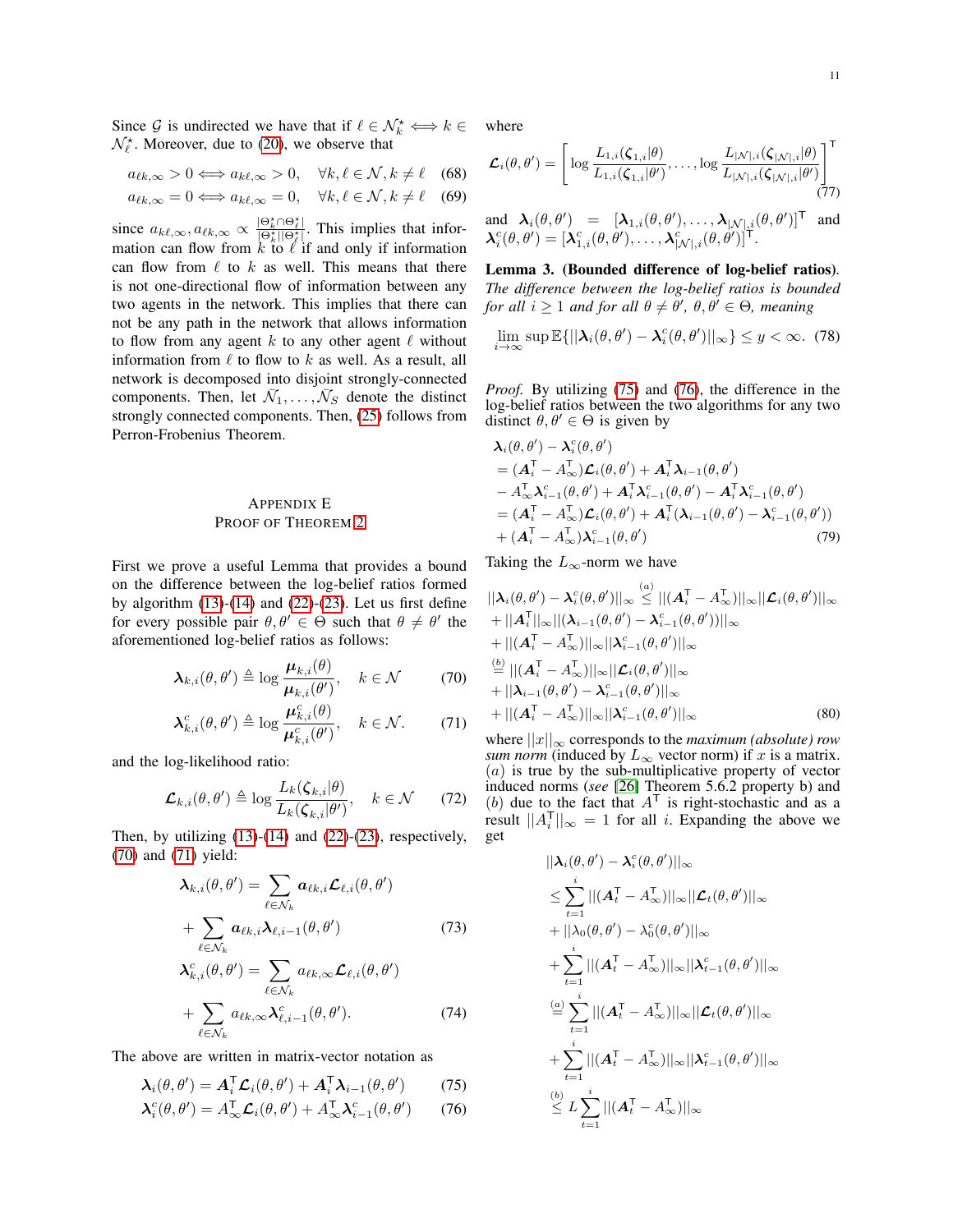$$
+\sum_{t=1}^{i}||(A_t^\mathsf{T} - A_\infty^\mathsf{T})||_\infty||\lambda_{t-1}^c(\theta, \theta')||_\infty \qquad (81)
$$

where  $(a)$  is true due to Assumption [1](#page-3-3) and  $(b)$  because of the fact that  $|\mathcal{L}_t(\theta, \theta')|$  is bounded by  $L = |\log \alpha|$ . Regarding the second term in [\(81\)](#page-11-0), by iterating [\(76\)](#page-10-4) and using the sub-multiplicative property, we have

$$
\sum_{t=1}^{i}||(A_t^{\mathsf{T}} - A_{\infty}^{\mathsf{T}})||_{\infty}||\lambda_{t-1}^{c}(\theta, \theta')||_{\infty} \n\leq \sum_{t=1}^{i}||(A_t^{\mathsf{T}} - A_{\infty}^{\mathsf{T}})||_{\infty} \sum_{t'=1}^{t-1}||(A_{\infty}^{\mathsf{T}})^{t'}||_{\infty}||\mathcal{L}_{t-t'}(\theta, \theta')||_{\infty} \n+||(A_{\infty}^{\mathsf{T}})^{t-1}||_{\infty}||\lambda_{0}(\theta, \theta')||_{\infty} \n\stackrel{(a)}{=} \sum_{t=1}^{i}||(A_t^{\mathsf{T}} - A_{\infty}^{\mathsf{T}})||_{\infty} \sum_{t'=1}^{t-1}||\mathcal{L}_{t'}(\theta, \theta')||_{\infty} \n\leq \sum_{t=1}^{i}||(A_t^{\mathsf{T}} - A_{\infty}^{\mathsf{T}})||_{\infty} \sum_{t'=1}^{t-1}L \n= L \sum_{t=1}^{i}||(A_t^{\mathsf{T}} - A_{\infty}^{\mathsf{T}})||_{\infty}(t-1)
$$
\n(82)

where  $(a)$  is true due to Assumption [1](#page-3-3) and the fact that  $||(A_{\infty}^{\mathsf{T}})^{i'}||_{\infty} = 1$  for all t'. (b) holds for the same reason as in  $(81)$ . Combining  $(81)$  and  $(82)$  we get

$$
||\boldsymbol{\lambda}_{i}(\theta,\theta') - \boldsymbol{\lambda}_{i}^{c}(\theta,\theta')||_{\infty} \leq L \sum_{t=1}^{i} ||(\boldsymbol{A}_{t}^{T} - \boldsymbol{A}_{\infty}^{T})||_{\infty}
$$
  
+ 
$$
\sum_{t=1}^{i} ||(\boldsymbol{A}_{t}^{T} - \boldsymbol{A}_{\infty}^{T})||_{\infty} \sum_{t'=t}^{i} ||\boldsymbol{\mathcal{L}}_{t'}||_{\infty}
$$
  

$$
\leq L \sum_{t=1}^{i} ||(\boldsymbol{A}_{t}^{T} - \boldsymbol{A}_{\infty}^{T})||_{\infty}
$$
  
+ 
$$
L \sum_{t=1}^{i} ||(\boldsymbol{A}_{t}^{T} - \boldsymbol{A}_{\infty}^{T})||_{\infty} (t-1)
$$
 (83)

Let us bound  $\mathbb{E}\left\{\sum_{t=1}^{i} |a_{\ell k,t} - a_{\ell k,\infty}|\right\}$ . We have for every  $k \in \mathcal{N}, \ell \in \overline{\mathcal{N}_k^*}$  and for all  $\theta \notin \Theta_k^* \cap \Theta_\ell^*$ 

$$
\mathbb{E}\left\{\sum_{t=1}^{i}|\boldsymbol{a}_{\ell k,t}(\theta)-0|\right\} = \mathbb{E}\left\{\sum_{t=1}^{i}|\boldsymbol{a}_{\ell k,t}(\theta)\mathbb{I}_{\{\boldsymbol{a}_{\ell k,t}\geq \exp(c_{\ell k}t)\}}| + \sum_{t=1}^{i}|\boldsymbol{a}_{\ell k,t}(\theta)\mathbb{I}_{\{\boldsymbol{a}_{\ell k,t}(\theta) < \exp(c_{\ell k}t)\}}|\right\}
$$
\n
$$
\leq \sum_{t=1}^{i}1 \times \exp(-d_{\ell k}t) + \sum_{t=1}^{i} \exp(-c_{\ell k}t) \times 1
$$
\n(84)

where in  $(a)$  we utilized part 1) of Lemma [5](#page-13-0) to upper bound the value of  $|\boldsymbol{a}_{\ell k,t}(\theta) - 0| = \boldsymbol{a}_{\ell k,t}(\theta)$ . Moreover, following the same rationale as above, from part 2) of Lemma [5](#page-13-0) we have for every  $k \in \mathcal{N}, \ell \in \mathcal{N}_k^{\star}$  and for all

<span id="page-11-0"></span>
$$
\theta \in \Theta_k^{\star} \cap \Theta_\ell^{\star}
$$
\n
$$
\mathbb{E}\left\{\sum_{t=1}^i |\boldsymbol{a}_{\ell k,t}(\theta) - a_{\ell k,\infty}(\theta)|\right\}
$$
\n
$$
= \mathbb{E}\left\{\sum_{t=1}^i |\boldsymbol{a}_{\ell k,t}(\theta) - a_{\ell k,\infty}|\mathbb{I}_{\{|\boldsymbol{a}_{\ell k,t}(\theta)|\geq \alpha_{\ell k}' \exp(-c_{\ell k}'t)\}}\right\}
$$
\n
$$
+ \sum_{t=1}^i |\boldsymbol{a}_{\ell k,t}(\theta) - a_{\ell k,\infty}|\mathbb{I}_{\{|\boldsymbol{a}_{\ell k,t}(\theta)|<\alpha_{\ell k}' \exp(-c_{\ell k}'t)\}}\right\}
$$
\n
$$
\leq \sum_{t=1}^i 1 \times b_{\ell k}' \exp(-d_{\ell k}'t) + \sum_{t=1}^i \alpha_{\ell k}' \exp(-c_{\ell k}'t) \times 1.
$$
\n(85)

Moreover, we have

<span id="page-11-1"></span>
$$
\sum_{t=1}^{i} ||(A_t^{\mathsf{T}} - A_{\infty}^{\mathsf{T}})||_{\infty} \leq \sum_{t=1}^{i} \max_{k \in \mathcal{N}} \left\{ \sum_{\ell \neq k} |a_{\ell k, t} - a_{\ell k, \infty}| + |1 - \sum_{\ell \neq k} a_{\ell k, t} - 1 + \sum_{\ell \neq k} a_{\ell k, \infty}| \right\}
$$
\n
$$
\leq 2 \sum_{t=1}^{i} \max_{k \in \mathcal{N}} \left\{ \sum_{\ell \neq k} |a_{\ell k, t} - a_{\ell k, \infty}| \right\}
$$
\n
$$
\leq 2 \sum_{t=1}^{i} \max_{k \in \mathcal{N}} \left\{ \sum_{\ell \neq k} ( \sum_{\theta \notin \Theta_k^* \cap \Theta_\ell^*} |a_{\ell k, t}(\theta) - 0| + \sum_{\theta \in \Theta_k^* \cap \Theta_\ell^*} |a_{\ell k, t}(\theta) - a_{\ell k, \infty}(\theta)|) \right\}
$$
\n
$$
\leq 2 \sum_{t=1}^{i} \sum_{k \in \mathcal{N}} \left( \sum_{\ell \neq k} ( \sum_{\theta \notin \Theta_k^* \cap \Theta_\ell^*} |a_{\ell k, t}(\theta) - 0| + \sum_{\theta \in \Theta_k^* \cap \Theta_\ell^*} |a_{\ell k, t}(\theta) - a_{\ell k, \infty}(\theta)|) \right).
$$
\n(86)

<span id="page-11-3"></span>where  $(a)$  is true due to the fact that all the summation terms are positive and thus the total sum of the elements is greater than the maximum element. By taking expectation, we have

$$
\mathbb{E}\left\{\sum_{t=1}^{i}||(A_t^{\mathsf{T}} - A_{\infty}^{\mathsf{T}})||_{\infty}\right\}
$$
\n
$$
\leq 2\sum_{t=1}^{i} \sum_{k \in \mathcal{N}} \left(\sum_{\ell \neq k} \left(\sum_{\theta \notin \Theta_{k}^{*} \cap \Theta_{\ell}^{*}} \exp(-d_{\ell k}t) + \exp(c_{\ell k}t)\right) + \sum_{\theta \in \Theta_{k}^{*} \cap \Theta_{\ell}^{*}} b'_{\ell k,t} \exp(-d'_{\ell k}t) + \alpha'_{\ell k,t} \exp(-c'_{\ell k}t)\right)\right) = \xi_{i}
$$
\n(87)

We have

<span id="page-11-2"></span>
$$
\xi_{\infty} \triangleq \lim_{i \to \infty} \xi_i < \infty. \tag{88}
$$

because all series appearing in [\(87\)](#page-11-2) are convergent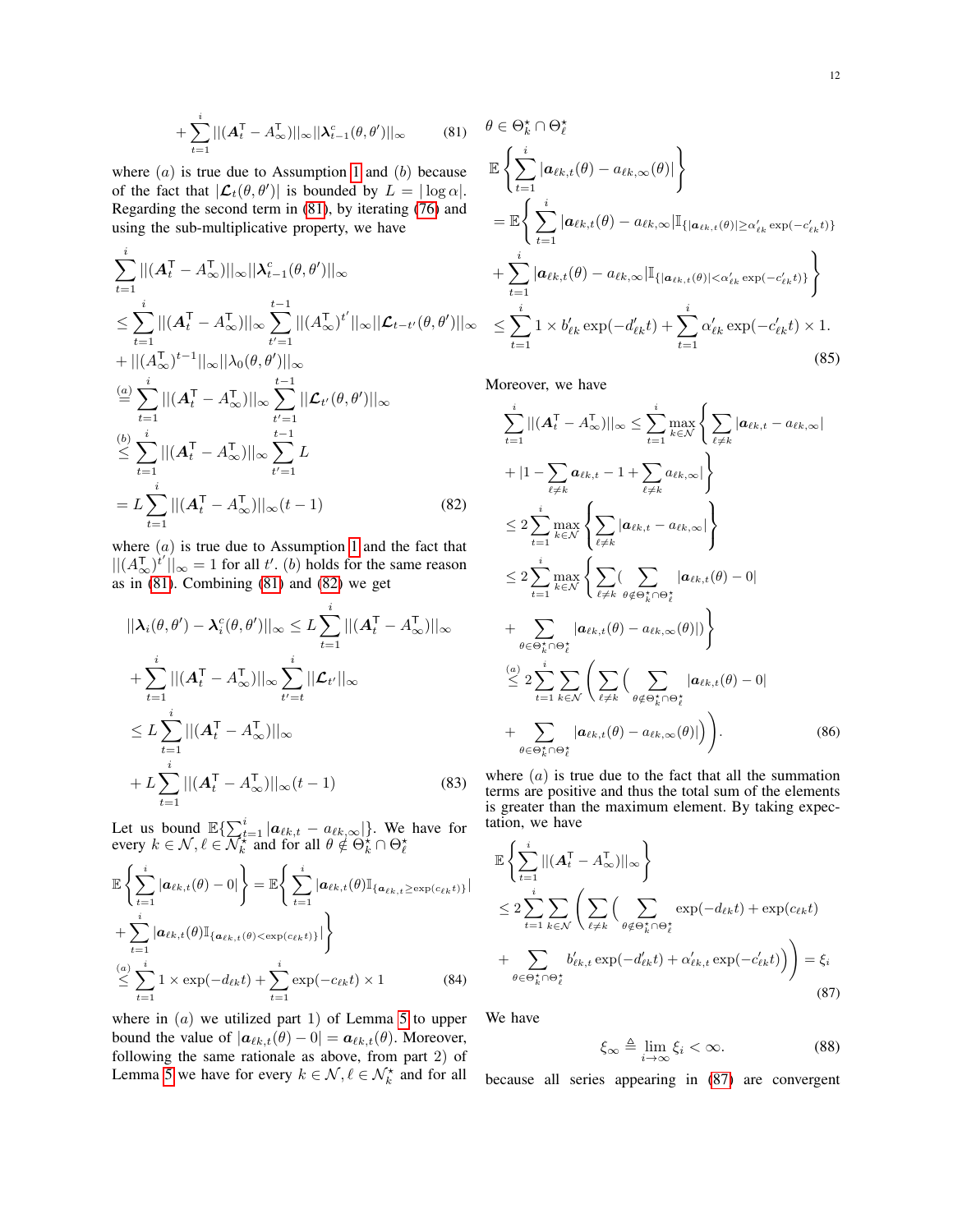geometric series. Then, [\(83\)](#page-11-3) yields

$$
\mathbb{E}\{||\boldsymbol{\lambda}_{i}(\theta,\theta') - \boldsymbol{\lambda}_{i}^{c}(\theta,\theta')||_{\infty}\}\n\leq\mathbb{E}\left\{L\sum_{t=1}^{i}||(A_{t}^{T} - A_{\infty}^{T})||_{\infty}+L\sum_{t=1}^{i}||(A_{t}^{T} - A_{\infty}^{T})||_{\infty}(t-1)\right\}\n\leq L\xi_{i} + 2L\left(\sum_{t=1}^{i}\sum_{k\in\mathcal{N}}\left(\sum_{\ell\neq k}\sum_{\theta\notin\Theta_{k}^{+}\cap\Theta_{\ell}^{*}}\exp(-d_{\ell k}t)(t-1) + \exp(-c_{\ell k}t)(t-1) + \sum_{\theta\in\Theta_{k}^{+}\cap\Theta_{\ell}^{*}}\alpha_{\ell k}'\exp(-c_{\ell k}'t)(t-1)\n+ b_{\ell k}'\exp(-d_{\ell k}'t)(t-1))\right)\right).
$$
\n(89)

Let us study the series appearing in the second term on the RHS of the above inequality. Performing the ratio test for each one of them we have

$$
r = \lim_{t \to \infty} \frac{\exp(-v(t+1))t}{\exp(-vt)(t-1)}
$$
  
=  $\exp(-v) < 1, \quad \forall v > 0.$  (90)

Thus, all series on LHS of [\(89\)](#page-12-0) converge, implying

$$
\lim_{i \to \infty} \sup \mathbb{E}\{||\boldsymbol{\lambda}_i(\theta, \theta') - \boldsymbol{\lambda}_i^c(\theta, \theta')||_{\infty}\} \le y < \infty. \tag{91}
$$

Now we prove Theorem [2.](#page-4-3) We characterize the asymptotic behavior of  $\mu_{k,i}^c$  and then we use Lemma [3](#page-10-5) to characterize the behavior of  $\mu_{k,i}$ . Expanding [\(76\)](#page-10-4) yields

$$
\mathbf{\lambda}_{i}^{c}(\theta,\theta') = \sum_{t=1}^{i} (A_{\infty}^{\mathsf{T}})^{i-t+1} \mathcal{L}_{t}(\theta,\theta')
$$
  
+  $(A_{\infty}^{\mathsf{T}})^{i} \lambda_{0}(\theta,\theta'), \quad \theta \neq \theta'$  (92)

Since the prior beliefs are uniform (Assumption [1\)](#page-3-3) the second term in [\(92\)](#page-12-1) is equal to 0. Then, by adding and subtracting  $\bar{A}_{\infty}^T$  (defined in [\(25\)](#page-4-7) and by dividing by i and taking the limit as  $i \rightarrow \infty$  [\(92\)](#page-12-1) yields

$$
\lim_{i \to \infty} \frac{1}{i} \lambda_i^c(\theta, \theta') = \lim_{i \to \infty} \frac{1}{i} \sum_{t=1}^i ((A_{\infty}^{\mathsf{T}})^{i-t+1} - \bar{A}_{\infty}^{\mathsf{T}}) \mathcal{L}_t(\theta, \theta')
$$
  
+ 
$$
\lim_{i \to \infty} \frac{1}{i} \sum_{t=1}^i \bar{A}_{\infty}^{\mathsf{T}} \mathcal{L}_t(\theta, \theta')
$$
(93)

Following the same arguments used in the proof of Lemma 8 in [\[27\]](#page-16-11) we can show that the first term on the RHS of the above expression goes to 0 a.s. Then, from the strong law of large numbers we have that

$$
\lim_{i \to \infty} \frac{1}{i} \lambda_i^c(\theta, \theta') \xrightarrow{\text{a.s.}} \bar{A}_{\infty}^{\mathsf{T}} \mathbb{E} \{ \mathcal{L}_t(\theta, \theta') \} \tag{94}
$$

From Lemma [2,](#page-4-5) the above implies that for every  $k \in \overline{\mathcal{N}}_s$ 

$$
\lim_{i \to \infty} \frac{1}{i} \lambda_{k,i}^c(\theta, \theta') \stackrel{\text{a.s.}}{\longrightarrow} \sum_{\ell \in \bar{\mathcal{N}}_s} p_s(\ell) \mathbb{E} \{ \mathcal{L}_{\ell,t}(\theta, \theta') \}
$$

$$
= \sum_{\ell \in \bar{\mathcal{N}}_s} p_s(\ell) (d_\ell(\theta') - d_\ell(\theta)) \tag{95}
$$

Observing the above, we conclude that for any  $\theta \notin \overline{\Theta}_s^*$ and for any  $\theta' \in \bar{\Theta}_s^*$  we have

$$
\lim_{i \to \infty} \frac{1}{i} \mathcal{X}_i^c(\theta, \theta') \xrightarrow{\text{a.s.}} -(C_s(\theta^{\star})) - C_s(\theta)) \tag{96}
$$

which is  $C_s(\theta_s^*) - C_s(\theta) > 0$  from the definition of  $\theta_s^*$ in [\(27\)](#page-4-8). Also, note that  $C_s(\theta^*) - C_s(\theta)$  is finite due to Assumption [2.](#page-3-4)

<span id="page-12-0"></span>Since  $\frac{\lambda_{k,i}^c(\theta,\theta')}{i}$  $\frac{\partial(u,v)}{\partial u}$  converges to a finite negative value, we have that  $\mathcal{X}_{k,i}^c(\theta, \theta')$  diverges to  $-\infty$ , which in turn implies that  $\mu_{k,i}^c(\theta) \xrightarrow{a.s.} 0$  for all  $\theta \notin \bar{\Theta}_s^*$ .

Then, we have

$$
\mathbb{E}\left\{ \left| \left| \frac{\lambda_i(\theta, \theta')}{i} - \frac{\lambda_i^c(\theta, \theta')}{i} \right| \right|_{\infty} \right\}
$$
  
= 
$$
\frac{1}{i} \mathbb{E}\{ \left| \left| \lambda_i(\theta, \theta') - \lambda_i^c(\theta, \theta') \right| \right|_{\infty} \}
$$
(97)

From Lemma [3](#page-10-5) by taking the limit as i goes to  $\infty$  we get

$$
\lim_{i \to \infty} \mathbb{E} \left\{ \left| \left| \frac{\lambda_i(\theta, \theta')}{i} - \frac{\lambda_i^c(\theta, \theta')}{i} \right| \right|_{\infty} \right\}
$$
\n
$$
= \lim_{i \to \infty} \frac{1}{i} \mathbb{E} \{ ||\lambda_i(\theta, \theta') - \lambda_i^c(\theta, \theta') ||_{\infty} \} \le \lim_{i \to \infty} \frac{y}{i} = 0
$$
\n(98)

which implies that

$$
\frac{\lambda_i(\theta, \theta')}{i} \xrightarrow{\text{P.}} \frac{\lambda_i^c(\theta, \theta')}{i} \tag{99}
$$

<span id="page-12-1"></span>Then, since

$$
\frac{\mathbf{\lambda}_i^c(\theta,\theta')}{i} \xrightarrow{\text{a.s.}} -(C_s(\theta^*) - C_s(\theta)) \tag{100}
$$

we have that

$$
\frac{\mathbf{\lambda}_i(\theta,\theta')}{i} \xrightarrow{\mathbf{P}} -(C_s(\theta^*) - C_s(\theta)). \tag{101}
$$

This implies

$$
\boldsymbol{\mu}_{k,i}(\theta) \stackrel{\text{P}}{\longrightarrow} 0, \quad \forall \theta \notin \bar{\Theta}_s^{\star}.\tag{102}
$$

For the part 2) of the Theorem, we have that  $\mu_{k,i}$  is a probability vector and thus its entries must sum up to 1. Then, if  $\bar{\Theta}_{s}^{\star} = {\theta^{(k)}}$ , from the first part of the Theorem we have that  $\mu_{k,i}(\theta) \stackrel{P}{\longrightarrow} 0$  for all  $\theta \neq \theta^{(k)}$  because  $\bar{\Theta}_{s}^{*}$ contains only  $\theta^{(k)}$  and thus,  $\mu_{k,i}(\theta^{(k)}) \stackrel{P}{\longrightarrow} 1.$ 

# <span id="page-12-4"></span><span id="page-12-2"></span>APPENDIX F AUXILIARY RESULTS

<span id="page-12-3"></span>**Lemma 4.** Let two random variables  $x_i, y_i$  such that:

$$
\mathbb{P}(|x_i - x_{\infty}| \ge c_x \exp(-a_x i)) \le d_x \exp(-b_x i) \tag{103}
$$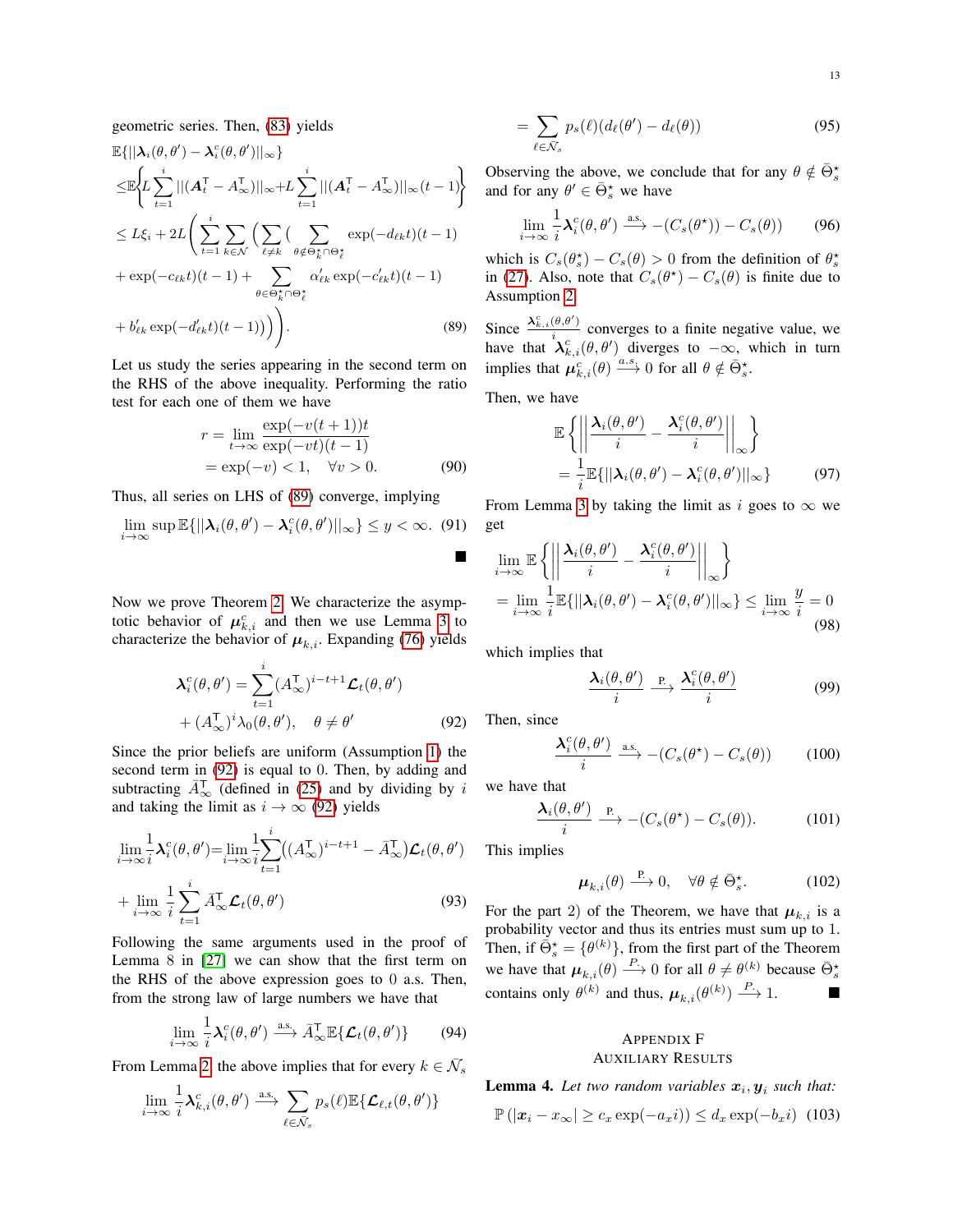$$
\mathbb{P}(|y_i - y_{\infty}| \ge c_y \exp(-a_y i)) \le d_y \exp(-b_y i)
$$
 (104)  
for some  $a_x, b_x, a_y, b_y > 0$  and  $x_{\infty}, y_{\infty} \in \mathbb{R}$ . Then:

$$
\mathbb{P}(|x_i + y_i - x_\infty - y_\infty| > \bar{c} \exp(-\bar{a}i)) < \bar{d} \exp(-\bar{b}i) \tag{105}
$$

$$
\mathbb{P}\left(|x_i y_i - x_\infty y_\infty| \ge \bar{c} \exp(-\bar{a}i)\right) \le \bar{d} \exp(-\bar{b}i) \quad (106)
$$

*for some*  $\bar{a}, \bar{b}, \bar{c}, \bar{d} > 0$ *.* 

*If further*  $x_i, x_\infty \geq 1$ , then:

$$
\mathbb{P}\left(|x_i^{-1} - x_\infty^{-1}| \ge \bar{c} \exp(-\bar{a}i)\right) \le \bar{d} \exp(-\bar{b}i) \quad (107)
$$
\nfor some  $\bar{a}, \bar{b}, \bar{c}, \bar{d} > 0$ .

*Proof.* Let us define the following events:

$$
\mathcal{A} \triangleq \{ |x_i - x_{\infty}| \ge c_x \exp(-a_x i) \}
$$
\n(108)

$$
\mathcal{B} \triangleq \{ |\mathbf{y}_i - y_{\infty}| \ge c_y \exp(-a_y i) \}
$$
 (109)

$$
\mathcal{C}(\bar{a}, \bar{c}) \triangleq \{ |\pmb{x}_i^{-1} - \pmb{x}_\infty^{-1}| \geq \bar{c} \exp(-\bar{a}i) \} \tag{110}
$$

$$
\mathcal{D}(\bar{a}, \bar{c}) \triangleq \{|\bm{x}_i + \bm{y}_i - x_\infty - y_\infty| \geq \bar{c} \exp(-\bar{a}i)\}
$$

$$
(111)
$$

$$
\mathcal{E}(\bar{a}, \bar{c}) \triangleq \{ |\boldsymbol{x}_i \boldsymbol{y}_i - \boldsymbol{x}_\infty \boldsymbol{y}_\infty| \geq \bar{c} \exp(-\bar{a}i) \} \qquad (112)
$$

for some  $a_x, a_y, c_x, c_y, \bar{a}, \bar{c} > 0$ .

We prove first [\(107\)](#page-13-1). We have

$$
|\boldsymbol{x}_i^{-1} - \boldsymbol{x}_{\infty}^{-1}| = \frac{|\boldsymbol{x}_i - \boldsymbol{x}_{\infty}|}{|\boldsymbol{x}_i \boldsymbol{x}_{\infty}|} \le |\boldsymbol{x}_i - \boldsymbol{x}_{\infty}| \qquad (113)
$$

because  $|x_i x_\infty| \geq 1$ . The above implies

$$
\bar{\mathcal{A}} \Rightarrow \bar{\mathcal{C}}(a_x, c_x) \tag{114}
$$

where  $\overline{A}$  stands for the complement of an event  $A$ . The above in turn implies

$$
\mathbb{P}(\bar{C}(a_x, c_x)) \geq \mathbb{P}(\bar{\mathcal{A}})
$$
  
\n
$$
\Leftrightarrow \mathbb{P}(\mathcal{C}(a_x, c_x)) \leq \mathbb{P}(\mathcal{A}) \stackrel{(103)}{\leq} d_x \exp(-b_x i). \quad (115)
$$

The above implies that [\(107\)](#page-13-1) holds for  $x_i, x_\infty \ge 1$  and for  $\bar{a} = a_x, \bar{b} = b_x, \bar{c} = c_x, \bar{d} = d_x$ .

We move on to prove [\(105\)](#page-13-2). From the triangle inequality, we have

$$
|\boldsymbol{x}_i + \boldsymbol{y}_i - \boldsymbol{x}_{\infty} - \boldsymbol{y}_{\infty}| \leq |\boldsymbol{x}_i - \boldsymbol{x}_{\infty}| + |\boldsymbol{y}_i - \boldsymbol{y}_{\infty}| \tag{116}
$$

The above implies that

$$
\bar{\mathcal{A}} \cap \bar{\mathcal{B}}\n\Rightarrow |\mathbf{x}_i + \mathbf{y}_i - x_{\infty} - y_{\infty}|\n< c_x \exp(-a_x i) + c_y \exp(-a_y i)\n< (c_x + c_y) \exp(-\min\{a_x, a_y\}i).
$$
\n(117)

The above implies

$$
\bar{\mathcal{A}} \cap \bar{\mathcal{B}} \Rightarrow \bar{\mathcal{D}}(-\min\{a_x, a_y\}; c_x + c_y) \tag{118}
$$

<span id="page-13-4"></span><span id="page-13-3"></span><span id="page-13-2"></span>which in turn implies

<span id="page-13-6"></span>
$$
\mathbb{P}(\bar{\mathcal{D}}(\min\{a_x, a_y\}, c_x + c_y)) \ge \mathbb{P}(\bar{\mathcal{A}} \cap \bar{\mathcal{B}})
$$
  
\n
$$
\Leftrightarrow \mathbb{P}(\mathcal{D}(\min\{a_x, a_y\}; c_x + c_y))
$$
  
\n
$$
\stackrel{(a)}{\le} \mathbb{P}(\mathcal{A} \cup \mathcal{B}) \stackrel{(b)}{\le} \mathbb{P}(\mathcal{A}) + \mathbb{P}(\mathcal{B})
$$
  
\n
$$
\stackrel{(103),(104)}{\le} d_x \exp(-a_x i) + d_y \exp(-a_y i) \qquad (119)
$$

<span id="page-13-1"></span>where in (a) De Morgan's law [\[28\]](#page-16-12) was utilized and in (b) we used the union bound. The above implies that [\(105\)](#page-13-2) holds for  $\bar{a} = \min\{a_x, a_y\}, \bar{b} = \min\{b_x, b_y\}, \bar{c} =$  $c_x + c_y, \, \bar{d} = d_x + d_y.$ 

Finally, we prove [\(106\)](#page-13-4). We have.

$$
|\boldsymbol{x}_i \boldsymbol{y}_i - x_{\infty} y_{\infty}| =
$$
  
\n
$$
|(\boldsymbol{x}_i - x_{\infty})(\boldsymbol{y}_i - y_{\infty}) + x_{\infty}(\boldsymbol{y}_i - y_{\infty}) + y_{\infty}(\boldsymbol{x}_i - x_{\infty})|
$$
  
\n
$$
\leq |\boldsymbol{x}_i - x_{\infty}| |\boldsymbol{y}_i - y_{\infty}|
$$
  
\n
$$
+ |x_{\infty}| |\boldsymbol{y}_i - y_{\infty}| + |y_{\infty}| |\boldsymbol{x}_i - x_{\infty}|
$$
\n(120)

By working in the same way as in [\(118\)](#page-13-5), [\(119\)](#page-13-6), from the above we obtain

$$
\bar{\mathcal{A}} \cap \bar{\mathcal{B}} \Rightarrow \bar{\mathcal{E}}(\min\{a_x, a_y\}, c_x c_y + x_\infty c_y + y_\infty c_x)
$$
\n(121)

which implies

$$
\mathbb{P}(\bar{\mathcal{E}}(\min\{a_x, a_y\}, c_x c_y + x_\infty c_y + y_\infty c_x))
$$
\n
$$
\geq \mathbb{P}(\bar{\mathcal{A}} \cap \bar{\mathcal{B}})
$$
\n
$$
\Leftrightarrow \mathbb{P}(\mathcal{E}(\min\{a_x, a_y\}, c_x c_y + x_\infty c_y + y_\infty c_x))
$$
\n
$$
\leq \mathbb{P}(\mathcal{A} \cup \mathcal{B}) \leq \mathbb{P}(\mathcal{A}) + \mathbb{P}(\mathcal{B})
$$
\n
$$
\leq d_x \exp(-a_x i) + d_y \exp(-a_y i) \tag{122}
$$

The above implies that [\(106\)](#page-13-4) holds for  $\bar{a}$  =  $\min\{a_x, a_y\}, \bar{b} = \min\{b_x, b_y\}, \bar{c} = c_xc_y + x_\infty c_y + c_y$  $y_{\infty}c_x$ ),  $\bar{d} = d_x + d_y$ .

The following auxiliary Lemma characterizes the evolution of the adaptive weights.

<span id="page-13-0"></span>Lemma 5. (Rate of convergence of the combination weights )*. Under Assumptions [1](#page-3-3) and [2](#page-3-4) the following hold:*

1) *For every*  $\theta \notin \Theta_k^* \cap \Theta_\ell^*$  *and*  $\ell \in \mathcal{N}_k^*$  *the following holds:*

$$
\mathbb{P}\left(\boldsymbol{a}_{\ell k,i}(\theta) \geq \exp\left(-c_{\ell k}i\right)\right) \leq \exp\left(-d_{\ell k}i\right) (123)
$$

*where*

$$
c_{\ell k} \triangleq \frac{1}{2} \min_{\theta \notin \Theta_k^* \cap \Theta_\ell^*} \sum_{m \in \{k,\ell\}} d_m(\theta) \tag{124}
$$

<span id="page-13-5"></span>
$$
d_{\ell k} \triangleq \frac{\min_{\theta \notin \Theta_k^* \cap \Theta_\ell^*} \sum_{m \in \{k,\ell\}} d_m^2(\theta)}{32(\log \alpha)^2} \qquad (125)
$$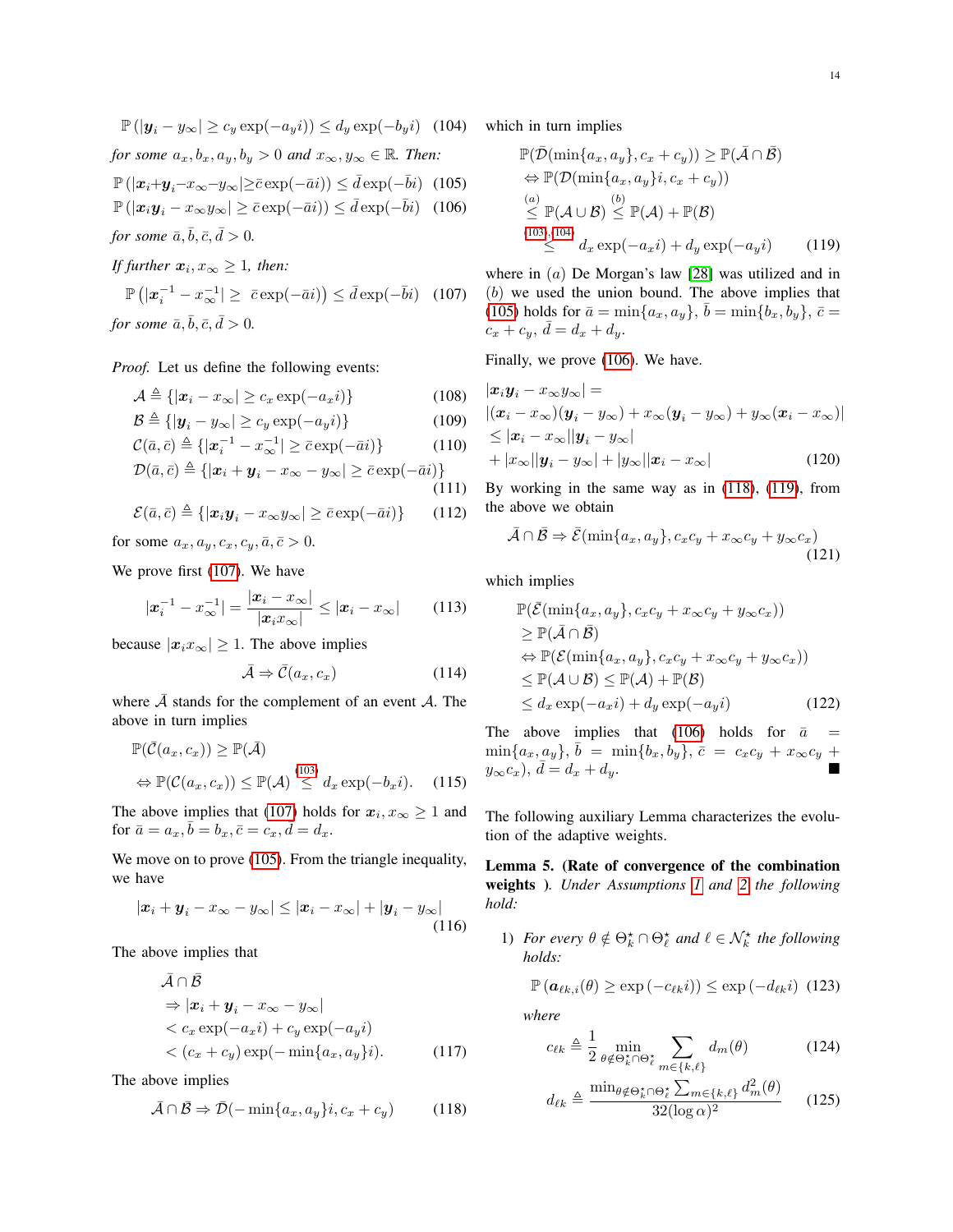2) *For every*  $\theta \in \Theta_k^{\star} \cap \Theta_{\ell}^{\star}$  *and for all*  $k \in \mathcal{N}, \ell \in \mathcal{N}_k^{\star}$  $a_{\ell k,i}(\theta)$  *the following is true:* 

$$
\mathbb{P}(|\boldsymbol{a}_{\ell k,i}(\theta) - a_{\ell k,\infty}(\theta)| \ge \alpha'_{\ell k} \exp(-c'_{\ell k}i))
$$
  
\$\le b'\_{\ell k} \exp(-d'\_{\ell k}i)\$ (126)

*for some*  $\alpha'_{\ell k}, c'_{\ell k}, b'_{\ell k}, d'_{\ell k} > 0$  *and for all*  $i \geq 1$ *.* 

*Proof.* We will prove first part 1) of the Lemma. Since  $\sigma_{k,i} \geq 1$ ,  $\forall i \geq 1, k \in \mathcal{N}, \ell \in \mathcal{N}_k^{\star}$ , for all  $\theta \notin \Theta_k^{\star} \cap \Theta_{\ell}^{\star}$ we have from [\(45\)](#page-8-4):

$$
\boldsymbol{a}_{\ell k,i}(\theta) \leq \boldsymbol{\pi}_{k,i}(\theta) \boldsymbol{\pi}_{\ell,i}(\theta) \leq \min\{\boldsymbol{\pi}_{k,i}(\theta), \boldsymbol{\pi}_{\ell,i}(\theta)\}\tag{127}
$$

where the last inequality follows from the fact that  $0 \leq$  $\pi_{k,i}(\theta), \pi_{\ell,i}(\theta) \leq 1$ . Then, from [\(10\)](#page-3-0) we have

$$
\boldsymbol{a}_{\ell k,i} = \sum_{\theta \in \Theta} \boldsymbol{a}_{\ell k,i}(\theta) \leq \sum_{\theta \in \Theta} \boldsymbol{\pi}_{k,i}(\theta) \boldsymbol{\pi}_{\ell,i}(\theta) \qquad (128)
$$

Let us denote

$$
\widehat{\boldsymbol{\lambda}}_{k,i}(\theta) \triangleq \log \frac{\boldsymbol{\pi}_{k,i}(\theta)\boldsymbol{\pi}_{\ell,i}(\theta)}{\boldsymbol{\pi}_{k,i}(\theta^{(k)})\boldsymbol{\pi}_{\ell,i}(\theta^{(\ell)})}, \quad \theta \notin \Theta_k^{\star} \cap \Theta_{\ell}^{\star}.
$$
\n(129)

Now, we follow the same rationale as in the proof of Proposition [1](#page-3-8) and as in [\[3\]](#page-15-2). Using [\(6\)](#page-2-1) we have

$$
\widehat{\lambda}_{i}(\theta) = \sum_{t=1}^{i} \log \frac{L_{k}(\zeta_{k,i}|\theta)}{L_{k}(\zeta_{k,i}|\theta^{(k)})} + \sum_{t=1}^{i} \log \frac{L_{\ell}(\zeta_{\ell,i}|\theta)}{L_{\ell}(\zeta_{\ell,i}|\theta^{(\ell)})} + \lambda_{k,0}(\theta) + \lambda_{\ell,0}(\theta)
$$
\n(130)

where the last two terms  $\lambda_{k,0}(\theta) = \lambda_{\ell,0}(\theta) = 0$  due to Assumption [1.](#page-3-3) Taking expectations in [\(130\)](#page-14-0) we have

$$
\mathbb{E}\{\widehat{\lambda}_{i}(\theta)\} = -i \sum_{m \in \{k,\ell\}} d_{m}(\theta)
$$
  
\n
$$
\leq -i \min_{\theta \notin \Theta_{k}^{*} \cap \Theta_{\ell}^{*}} \sum_{m \in \{k,\ell\}} d_{m}(\theta).
$$
 (131)

Next, by Assumption [2,](#page-3-4) we have for all  $\theta \notin \Theta_k^* \cap \Theta_\ell^*$ 

$$
2\log\alpha \le \sum_{m\in\{k,\ell\}} d_m(\theta) \le 2\log\frac{1}{\alpha}.\tag{132}
$$

Consider the sequence of random variables  $\zeta_{1:i}$  =  $(\zeta_{k,1}, \zeta_{\ell,1}, \ldots, \zeta_{k,i}, \zeta_{\ell,i})$ . We want to establish that  $\lambda_{k,i}(\theta)$ , which is a function of  $\zeta_{1,i}$ , has bounded differences. For all t such that  $1 \le t \le i$  we have

$$
\max_{\zeta_{k,t},\zeta_{\ell,t}} \widehat{\lambda}_i(\theta) - \min_{\zeta_{k,t},\zeta_{\ell,t}} \widehat{\lambda}_i(\theta)
$$
\n
$$
= \max_{\zeta_{k,t},\zeta_{\ell,t}} \left\{ \log \frac{L_k(\zeta_{k,t}|\theta)}{L_k(\zeta_{k,t}|\theta^{(k)})} + \log \frac{L_\ell(\zeta_{\ell,t}|\theta)}{L_\ell(\zeta_{\ell,t}|\theta^{(\ell)})} \right\}
$$
\n
$$
- \min_{\zeta_{k,t},\zeta_{\ell,t}} \left\{ \log \frac{L_k(\zeta_{k,t}|\theta)}{L_k(\zeta_{k,t}|\theta^{(k)})} + \log \frac{L_\ell(\zeta_{\ell,t}|\theta)}{L_\ell(\zeta_{\ell,t}|\theta^{(\ell)})} \right\}
$$
\n
$$
\leq 2 \log \frac{1}{\alpha} - 2 \log \alpha = 4 \log \frac{1}{\alpha} \tag{133}
$$

where we utilized [\(132\)](#page-14-1). Thus,  $\hat{\lambda}_i(\theta)$  has bounded differences and as a result, we can apply McDiarmid's inequality. Then, by utilizing [\(54\)](#page-9-3) for  $\rho_t = 4 \log \frac{1}{\alpha}$  (the bound from [\(133\)](#page-14-2)) we obtain

$$
\mathbb{P}\left(\widehat{\boldsymbol{\lambda}}_i(\theta) - \mathbb{E}\{\widehat{\boldsymbol{\lambda}}_i(\theta)\} \geq \epsilon\right) \leq \exp\Big(-\frac{2\epsilon^2}{16i(\log\frac{1}{\alpha})^2}\Big).
$$
\n(134)

Then, since  $\pi_{k,i}(\theta), \pi_{\ell,i}(\theta) \in (0, 1)$  for all  $\theta \notin \Theta_k^* \cap \Theta_\ell^*$ we have

<span id="page-14-4"></span>
$$
\boldsymbol{a}_{\ell k,i}(\theta) = \boldsymbol{\pi}_{k,i}(\theta) \boldsymbol{\pi}_{\ell,i}(\theta) \leq \frac{\boldsymbol{\pi}_{k,i}(\theta) \boldsymbol{\pi}_{\ell,i}(\theta)}{\boldsymbol{\pi}_{k,i}(\theta^{(k)}) \boldsymbol{\pi}_{\ell,i}(\theta^{(\ell)})}
$$

$$
= \exp\left(\widehat{\boldsymbol{\lambda}}_i(\theta)\right).
$$
(135)

Thus, for an arbitrary  $\varepsilon$  we have

$$
\mathbb{P}\Big(\mathbf{a}_{\ell k,i}(\theta) \geq \exp(\varepsilon)\Big) \n\leq \mathbb{P}\Big(\exp(\widehat{\boldsymbol{\lambda}}_i(\theta)) \geq \exp(\varepsilon)\Big) = \mathbb{P}\Big(\widehat{\boldsymbol{\lambda}}_i(\theta) \geq \varepsilon\Big) \n\leq \mathbb{P}\Big(\widehat{\boldsymbol{\lambda}}_i(\theta) - \mathbb{E}\{\widehat{\boldsymbol{\lambda}}_i\} \stackrel{(131)}{\geq} \varepsilon + i \min_{\theta \notin \Theta_k^{\star} \cap \Theta_\ell^{\star}} \sum_{m \in \{k,\ell\}} d_m(\theta)\Big) \n(136)
$$

Utilizing [\(134\)](#page-14-4), [\(136\)](#page-14-5) and setting

<span id="page-14-5"></span>
$$
\varepsilon = -\frac{i}{2} \left( \min_{\theta \notin \Theta_k^* \cap \Theta_\ell^*} \sum_{m \in \{k,\ell\}} d_m(\theta) \right) \tag{137}
$$

<span id="page-14-0"></span>we have

<span id="page-14-3"></span>
$$
\mathbb{P}\left(\mathbf{a}_{\ell k,i}(\theta) \ge \exp(\varepsilon)\right)
$$
\n
$$
\le \mathbb{P}\left(\widehat{\lambda}_{i}(\theta) - \mathbb{E}\{\widehat{\lambda}_{i}(\theta)\} \ge \frac{i}{2} \min_{\theta \notin \Theta_{k}^{*} \cap \Theta_{\ell}^{*}} \sum_{m \in \{k,\ell\}} d_{m}(\theta)\right)
$$
\n
$$
\le \exp\left(-\frac{\frac{1}{2}\left(i \min_{\theta \notin \Theta_{k}^{*} \cap \Theta_{\ell}^{*}} \sum_{m \in \{k,\ell\}} d_{m}(\theta)\right)^{2}}{16i(\log \frac{1}{\alpha})^{2}}\right)
$$
\n
$$
= \exp\left(-\frac{\min_{\theta \notin \Theta_{k}^{*} \cap \Theta_{\ell}^{*}} \sum_{m \in \{k,\ell\}} d_{m}^{2}(\theta)}{32(\log \alpha)^{2}}i\right) \tag{138}
$$

<span id="page-14-1"></span>Now we will prove part 2) of Lemma. From Proposition [1](#page-3-8) we have that

$$
\mathbb{P}(\pi_{k,i}(\theta) \ge \exp(-x_k i)) \le \exp(-y_k i)
$$
 (139)

for all  $\theta \notin \Theta_k^*$  for some  $x_k, y_k > 0$ . Consider the events  $Y_{\theta} = {\pi_{k,i}(\theta)} < \exp(-x_k i)$  and  $Y \;=\; \{\sum_{\theta \notin \Theta_k^{\star}} \boldsymbol{\pi}_{k,i}(\theta) \;\geq\; \sum_{\theta \notin \Theta} \exp(-x_k i) \;=\; |\Theta \;\setminus\;$  $\Theta_k^{\star} | \exp(-x_k i) \rangle$ . Then, we have

$$
\underset{\theta \in \Theta}{\cap} Y_{\theta} \Rightarrow \neg Y \tag{140}
$$

<span id="page-14-2"></span>which implies

<span id="page-14-6"></span>
$$
Y \Rightarrow \bigcup_{\theta \in \Theta} \neg Y_{\theta} \tag{141}
$$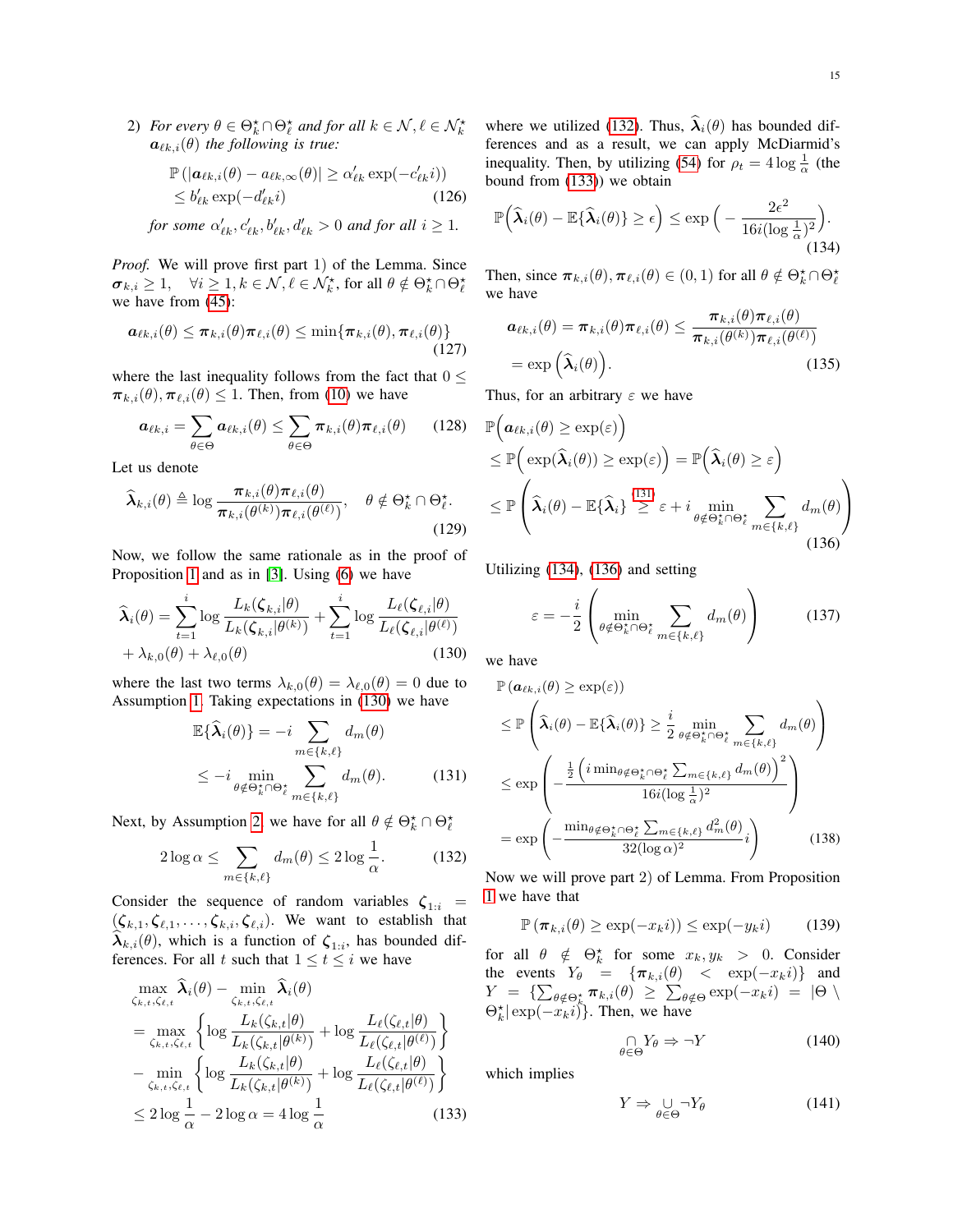where  $\neg$  stands for negation. Then, [\(141\)](#page-14-6) implies

$$
\mathbb{P}\left(\sum_{\theta \notin \Theta_k^{\star}} \pi_k(\theta) \ge |\Theta \setminus \Theta_k^{\star}| \exp(-x_k i)\right)
$$
\n
$$
\le \mathbb{P}\left(\cup_{\theta \notin \Theta_k^{\star}} \{\pi_{k,i}(\theta) \ge \exp(-x_k i)\}\right)
$$
\n
$$
\le |\Theta \setminus \Theta_k^{\star}| \exp(-y_k i)
$$
\n(142)

where in the last inequality the union bound was utilized. Then, since  $\pi_{k,i}$  is a probability vector, we have

$$
\sum_{\theta \in \Theta} \pi_{k,i}(\theta) = \sum_{\theta \in \Theta_k^{\star}} \pi_{k,i}(\theta) + \sum_{\theta \notin \Theta_k^{\star}} \pi_{k,i}(\theta) = 1.
$$
\n(143)

Then, from [\(142\)](#page-15-15) and [\(143\)](#page-15-16) we obtain

$$
\mathbb{P}\left(\sum_{\theta \in \Theta_k^{\star}} \pi_{k,i}(\theta) \le 1 - |\Theta \setminus \Theta_k^{\star}| \exp(-x_k i)\right) \le |\Theta \setminus \Theta_k^{\star}| \exp(-y_k i)
$$
\n(144)

Utilizing [\(61\)](#page-9-8), [\(144\)](#page-15-17) yields

$$
\mathbb{P}\left(\pi_{k,i}(\theta) \le \frac{1}{|\Theta_k^{\star}|} - \frac{|\Theta \setminus \Theta_k^{\star}|}{|\Theta_k^{\star}|} \exp(-x_k i)\right) \le |\Theta \setminus \Theta_k^{\star}| \exp(-y_k i), \quad \theta \in \Theta_k^{\star}.
$$
\n(145)

Also, due to [\(61\)](#page-9-8) and the fact that  $\pi_{k,i}$  is a probability vector, the probability mass placed on every  $\theta \in \Theta_k^*$ cannot exceed  $1/|\Theta_k^*|$ . Thus, the following is true:

$$
\mathbb{P}\left(\pi_{k,i}(\theta) > \frac{1}{|\Theta_k^{\star}|} + \frac{|\Theta \setminus \Theta_k^{\star}|}{|\Theta_k^{\star}|} \exp(-x_k i)\right) \n= 0 \le |\Theta_k^{\star}| \exp(-y_k i), \quad \theta \in \Theta_k^{\star}.
$$
\n(146)

Combining [\(145\)](#page-15-18) and [\(146\)](#page-15-19), we obtain

$$
\mathbb{P}\left(|\pi_{k,i}(\theta) - \frac{1}{|\Theta_k^{\star}|}| \geq \frac{|\Theta \setminus \Theta_k^{\star}|}{|\Theta_k^{\star}|} \exp(-x_k i)\right) \leq |\Theta \setminus \Theta_k^{\star}| \exp(-y_k i), \quad \theta \in \Theta_k^{\star},
$$
\n(147)

for all  $k \in \mathcal{N}$ . Also, for all  $\theta \notin \Theta_k^{\star}$  we can write (*see* Proposition [1\)](#page-3-8):

$$
\mathbb{P}\left(|\boldsymbol{\pi}_{k,i}(\theta)-0|\geq \exp(-x_k i)\right)\leq \exp(-y_k i) \quad (148)
$$

Now, we can use the properties shown in Lemma [4](#page-12-3) (*see* Appendix [F\)](#page-12-4) to show that  $a_{\ell k,i}(\theta)$  converges exponentially fast to  $a_{\ell k, \infty}(\theta)$  for all  $\theta$ . From [\(45\)](#page-8-4), we see that the numerator of  $a_{\ell k,i}(\theta)$  converges exponentially fast to  $\pi_{k,\infty}(\theta)\pi_{\ell,\infty}(\theta)$  from [\(106\)](#page-13-4). The denominator (i.e.,  $\sigma_{k,i}$ ) also converges exponentially fast because we can repeatedly apply [\(105\)](#page-13-2) and [\(106\)](#page-13-4), as  $\sigma_{k,i}$  is comprised of products and sums of random variables satisfying [\(105\)](#page-13-2), [\(106\)](#page-13-4). The inverse of the denominator also converges exponentially fast due to [\(107\)](#page-13-1) (note that  $\sigma_{k,i} \geq 1$  for all  $i \geq 1$ ). Finally, we apply [\(106\)](#page-13-4) by setting  $x_i = \pi_{k,i}(\theta)\pi_{\ell,i}(\theta)$  and  $y_i = \sigma_{k,i}^{-1}$ . Thus, we get the statement of the Lemma.

#### **REFERENCES**

- <span id="page-15-15"></span><span id="page-15-0"></span>[1] A. Lalitha, A. Sarwate, and T. Javidi, "Social learning and distributed hypothesis testing," in *Proc. IEEE International Symposium on Information Theory*, Honolulu, Hawaii, 2014, pp. 551– 555.
- <span id="page-15-1"></span>[2] A. Lalitha, T. Javidi, and A. D. Sarwate, "Social learning and distributed hypothesis testing," *IEEE Transactions on Information Theory*, vol. 64, no. 9, pp. 6161–6179, 2018.
- <span id="page-15-16"></span><span id="page-15-2"></span>[3] A. Nedić, A. Olshevsky, and C. A. Uribe, "Fast convergence rates for distributed non-bayesian learning," *IEEE Transactions on Automatic Control*, vol. 62, no. 11, pp. 5538–5553, 2017.
- <span id="page-15-3"></span>[4] X. Zhao and A. H. Sayed, "Learning over social networks via diffusion adaptation," in *Proc. Asilomar Conference on Signals, Systems and Computers*, 2012, pp. 709–713.
- <span id="page-15-17"></span><span id="page-15-4"></span>[5] V. Bordignon, V. Matta, and A. H. Sayed, "Social learning with partial information sharing," in *Proc. IEEE International Conference on Acoustics, Speech and Signal Processing (ICASSP)*, Barcelona, Spain, 2020, pp. 5540–5544.
- <span id="page-15-5"></span>[6] A. Jadbabaie, P. Molavi, A. Sandroni, and A. Tahbaz-Salehi, "Non-bayesian social learning," *Games and Economic Behavior*, vol. 76, no. 1, pp. 210–225, 2012.
- <span id="page-15-18"></span><span id="page-15-6"></span>[7] P. Molavi, A. Tahbaz-Salehi, and A. Jadbabaie, "A theory of nonbayesian social learning," *Econometrica*, vol. 86, no. 2, pp. 445– 490, 2018.
- <span id="page-15-7"></span>[8] A. Mitra, J. A. Richards, and S. Sundaram, "A new approach to distributed hypothesis testing and non-bayesian learning: Improved learning rate and byzantine-resilience," *IEEE Transactions on Automatic Control*, vol. 66, no. 9, pp. 4084–4100, 2020.
- <span id="page-15-19"></span><span id="page-15-8"></span>[9] K. Ntemos, V. Bordignon, S. Vlaski, and A. H. Sayed, "Social learning under inferential attacks," in *IEEE International Conference on Acoustics, Speech and Signal Processing (ICASSP)*. IEEE, 2021, pp. 5479–5483.
- <span id="page-15-9"></span>[10] V. Bordignon, S. Vlaski, V. Matta, and A. H. Sayed, "Network classifiers based on social learning," in *Proc. IEEE International Conference on Acoustics, Speech and Signal Processing (ICASSP)*, Toronto, Canada, 2021, pp. 5185–5189.
- <span id="page-15-10"></span>[11] J. Chen, C. Richard, and A. H. Sayed, "Adaptive clustering for multitask diffusion networks," in *Proc. European Signal Processing Conference (EUSIPCO)*, Nice, France, 2015, pp. 200– 204.
- <span id="page-15-11"></span>[12] ——, "Diffusion LMS over multitask networks," *IEEE Transactions on Signal Processing*, vol. 63, no. 11, pp. 2733–2748, 2015.
- <span id="page-15-12"></span>[13] J. Plata-Chaves, A. Bertrand, M. Moonen, S. Theodoridis, and A. M. Zoubir, "Heterogeneous and multitask wireless sensor networks—algorithms, applications, and challenges," *IEEE Journal of Selected Topics in Signal Processing*, vol. 11, no. 3, pp. 450– 465, 2017.
- <span id="page-15-13"></span>[14] X. Zhao and A. H. Sayed, "Distributed clustering and learning over networks," *IEEE Transactions on Signal Processing*, vol. 63, no. 13, pp. 3285–3300, 2015.
- <span id="page-15-14"></span>[15] R. Nassif, S. Vlaski, C. Richard, J. Chen, and A. H. Sayed, "Multitask learning over graphs: An approach for distributed, streaming machine learning," *IEEE Signal Processing Magazine*, vol. 37, no. 3, pp. 14–25, 2020.